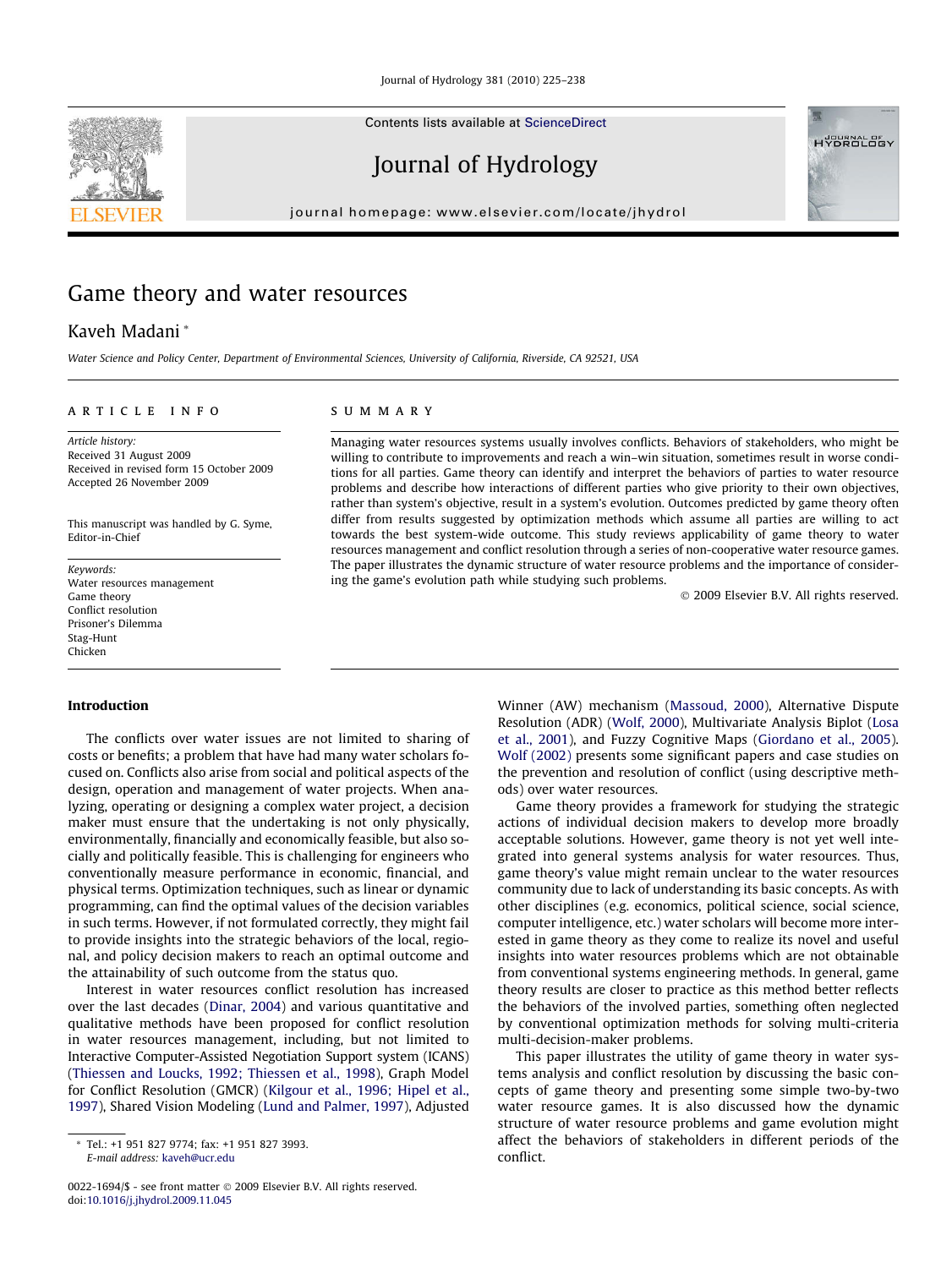#### Game theory

Game theory is essentially the mathematical study of competition and cooperation. It illustrates how strategic interactions among players result in overall outcomes with respect to the preferences of those players. Such outcomes might not have been intended by any player [\(Stanford Encyclopedia of Philosophy,](#page-12-0) [2006\)](#page-12-0). Games are defined mathematical objects, consisting of a set of players, a set of strategies (options or moves) available to them, and specification of players' payoffs for each combination of such strategies (possible outcomes of the game). The payoffs to players determine the decisions made and the type of the game being played. If the payoffs sum up to zero or a constant then the players have opposing interests and are playing a zero-sum-game or a constant-sum game; whatever one player wins, the other player loses. Non-zero-sum games, in which the sum of payoffs does not equal zero or a constant, have more complications, and sometimes more potential for cooperation.

Game theory can be used to predict how people behave, following their own interests, in conflicts. In a typical game, decision makers (players), with their own goals, try to outsmart one another by anticipating each other's decision. The game is resolved as a consequence of the players' decisions. Game theory analyses the strategies players use to maximize their payoffs. A solution to a game prescribes decisions the decision makers might make and describes the game's outcome. Game theory was established in 1944 with the publication of [von Neumann and Morgenstern's](#page-13-0) ''Theory of Games and Economic Behavior" book, which mainly dealt with quantitative game theory methods. After World War II, most scholars worked on developing quantitative game theory methods; and this trend still persists today ([Hipel and Obeidi, 2005\)](#page-12-0).

#### Why game theory?

A variety of methods have been proposed to handle strategic conflicts ([Li et al., 2004\)](#page-12-0), including metagame analysis ([Howard,](#page-12-0) [1971\)](#page-12-0), hypergame analysis [\(Bennett, 1980; Wang et al., 1988](#page-12-0)), conflict analysis ([Fraser and Hipel, 1984](#page-12-0)), the Graph Model for Conflict Resolution (GMCR) ([Kilgour et al., 1987; Fang et al., 1993\)](#page-12-0), drama theory [\(Howard, 1999\)](#page-12-0), and the theory of moves ([Brams, 1994\)](#page-12-0), all having game-theoretic roots [\(Kilgour, 1995\)](#page-12-0). Game theory problems are often multi-criteria multi-decision-maker problems. To solve such problems by conventional optimization methods, usually the problem is converted ultimately to a single-decision-maker problem with a single composite objective for the whole system such as an overall economic or social welfare function or a weighted constrained multi-objective function. Typically, perfect cooperation among the decision makers to reach the system's optimal solutions is assumed. These decision makers are assumed to contribute to optimizing the objective function without giving priority to their own objectives. However, in game theory each decision maker plays the game to optimize his own objective, knowing that other players' decisions affect his objective value and that his decision affects others' payoffs and decisions.

Stable outcomes of the game predicted by game theory are not necessarily Pareto-optimal. The main concern of players is to maximize their own benefit in the game knowing that the final outcome is the product of all the decisions made. Game theory provides more realistic simulation of stakeholders' interest-based behavior. The self-optimizing attitude of players and stakeholders, represented in game theory, often results in non-cooperative stakeholder behaviors even when cooperative behavior is more beneficial to all parties. Game theory can help provide some planning, policy, and design insights that would be unavailable from other traditional systems engineering methods.

Another advantage of game theory over traditional quantitative simulation and optimization methods is its ability to simulate different aspects of the conflict, incorporate various characteristics of the problem, and predict the possible resolutions in absence of quantitative payoff information. Often non-cooperative game theory methods can help resolve the conflict based on the qualitative knowledge about the players' payoffs (i.e. how the players order (rank) different outcomes (ordinal payoffs)). This enables to handle the socio-economic aspects of conflicts and planning, design, and policy problem when quantitative information is not readily available.

Through some simple examples of water resources conflicts, this paper underscores the applicability of game theory for water resources conflict resolution and leads to insights into generic water resources problems.

#### Application of game theory to water resources conflict resolution

In a water conflict, different interest groups or individuals can be modeled as decision makers (players), where each decision maker can make choices unilaterally and the combined choices of all players together determine the possible outcomes of the conflict. Instead of unilaterally moving, decision makers also may decide to cooperate or form coalitions leading to Pareto-optimal outcomes. Game theory techniques provide an effective and precise language for discussing specific water conflicts. A systematic study of a strategic water dispute provides insights about how the conflict can be better resolved and may suggest innovative solutions.

Many researchers have attempted water conflict resolution studies in a game-theoretic framework. [Carraro et al. \(2005\),](#page-12-0) [Parrachino et al. \(2006\)](#page-12-0), and [Zara et al. \(2006\)](#page-13-0) review game theoretic water conflict resolution studies. Game theory applications in water resources literature cover a range of water resource problems, locations, solution methods, analysis types, and classifications [\(Tables 1–5\)](#page-2-0). It may be possible to place some studies in more than one table (under more than one category). However, the main aspect of the study was considered for categorization. So far, game theory has been applied for (1) water or cost/benefit allocation among users [\(Table 1\)](#page-2-0); (2) groundwater management ([Table 2\)](#page-3-0); (3) water allocation among trans-boundary users ([Table 3\)](#page-4-0); (4) water quality management [\(Table 4](#page-5-0)); and (5) other types of water resources management problems [\(Table 5\)](#page-5-0).

Non-cooperative game theory deals with non-cooperative games in which players compete and make decisions independently whereas cooperative game theory deals with cooperative games in which groups or coalitions of players make decisions together and involves allocation of benefits from cooperation. Based on previous game theory applications to water resource management problems in the literature and [Tables 1–5](#page-2-0), one concludes that cost/benefit allocation and cooperative game theory applications have been more common among water resource researchers than other applications and methods. This might be because bargaining and cost sharing in cooperative game theory is easily understandable by water engineers as the solutions are sometimes similar to solutions in optimization where the problem can be solved by having a single objective function, which tries to address the conflicting goals within the system, and a set of constraints. Nevertheless, the increasing number of game theory researches by water scholars in recent decades underscores the growing desire for application of this methodology in resolving water conflicts. However, there is still a lack of knowledge about the value of application of game theory in water resources management and many water scholars have not learned the basic concepts of game theory from the work published outside the water area.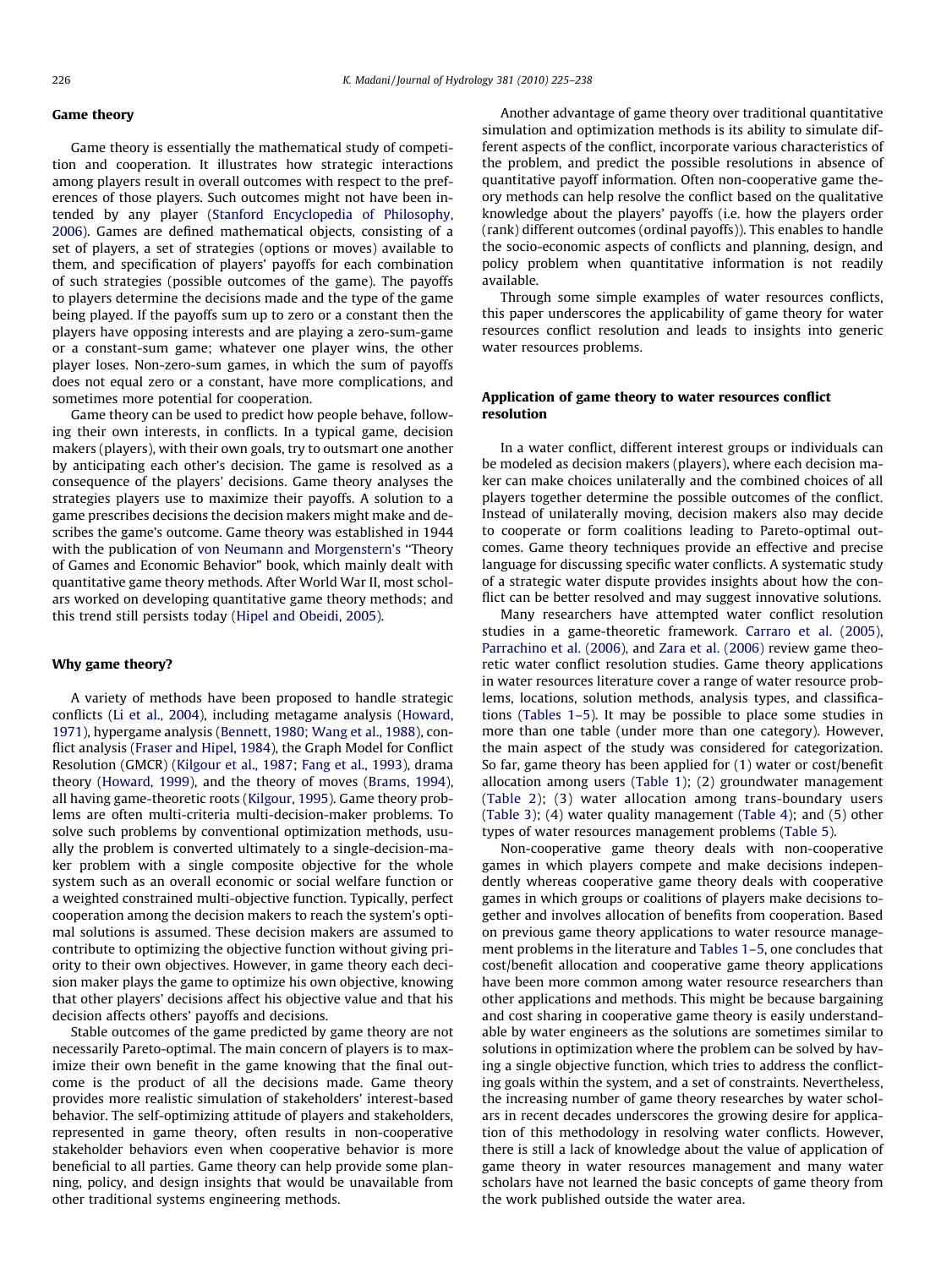<span id="page-2-0"></span>Selected game theory applications for water or cost/benefit allocation among users in water resources literature.

| Category 1: Water or cost/benefit allocation among users                                                                                                            |              |                                                                   |                  |                               |                                                 |  |
|---------------------------------------------------------------------------------------------------------------------------------------------------------------------|--------------|-------------------------------------------------------------------|------------------|-------------------------------|-------------------------------------------------|--|
| Objective(s)                                                                                                                                                        | Location     | Solution method                                                   | Analysis<br>type | Game theory<br>classification | Citation                                        |  |
| Fair allocation of water resource development costs to urban and agricultural sectors                                                                               | Japan        | Cooperative solution concept                                      | Quantitative     | Cooperative                   | Suzuki and Nakayama<br>(1976)                   |  |
| Allocation of costs of a water resource development project among 18 municipalities                                                                                 | Sweden       | Cooperative solution concepts                                     | Quantitative     | Cooperative                   | Young et al. (1980)                             |  |
| Developing a method by Tennessee Valley Authority for apportioning costs of dam systems among<br>users                                                              | <b>USA</b>   | Cooperative solution concepts                                     | Quantitative     | Cooperative                   | Straffin and Heaney (1981)                      |  |
| Allocation of benefits of wastewater reuse for irrigation project and formation of a hypothetical<br>inter-farm cooperation in water use for irrigation among farms | Israel       | Cooperative solution concepts                                     | Quantitative     | Cooperative                   | Dinar et al. (1992)                             |  |
| Equitable distribution of income derived from regulated water after trade between farms                                                                             | Australia    | Cooperative solution concepts                                     | Quantitative     | Cooperative                   | <b>Tisdell and Harrison</b><br>(1992)           |  |
| Analyzing the response of water supply organizations in Western U.S. (California) to rural-to-urban USA<br>water transfers                                          |              | Cooperative solution concept                                      | Quantitative     | Cooperative                   | Rosen and Sexton (1993)                         |  |
| Developing solutions to find the noxious facilities location (allocation of disutility between the<br>agents) based on equity principles                            | Hypothetical | Cooperative solution concepts                                     | Quantitative     | Cooperative                   | Lejano and Davos (1995)                         |  |
| Developing a framework for non-cooperative, multilateral bargaining and analysis of water policy<br>negotiations in California                                      | USA          | Rausser-Simon non-cooperative model<br>of multilateral bargaining | Quantitative     | Non-<br>cooperative           | Adams et al. (1996)                             |  |
| Evaluating schemes for allocation of joint environmental control cost among polluters in California                                                                 | <b>USA</b>   | Cooperative solution concepts                                     | Quantitative     | Cooperative                   | Dinar and Howitt (1997)                         |  |
| Efficient and equitable allocation of impact fees for urban water systems among zones, user classes,<br>and demand types                                            | Hypothetical | Cooperative solution concepts                                     | Quantitative     | Cooperative                   | Lippai and Heaney (2000)                        |  |
| Modeling negotiations over irrigation quotas, water price, and reservoir sizes among seven<br>aggregate players                                                     | France       | Rausser-Simon non-cooperative model<br>of multilateral bargaining | Ouantitative     | Non-<br>cooperative           | Thoyer et al. (2001) and<br>Simon et al. (2007) |  |
| Efficient sharing of a river among satiable agents (countries)                                                                                                      | Hypothetical | Cooperative solution concepts                                     | Quantitative     | Cooperative                   | Ambec and Ehlers (2008)                         |  |
| Equitable and efficient water allocation among users at the basin level                                                                                             | Canada       | Cooperative solution concepts                                     | Quantitative     | Cooperative                   | Wang et al. (2008)                              |  |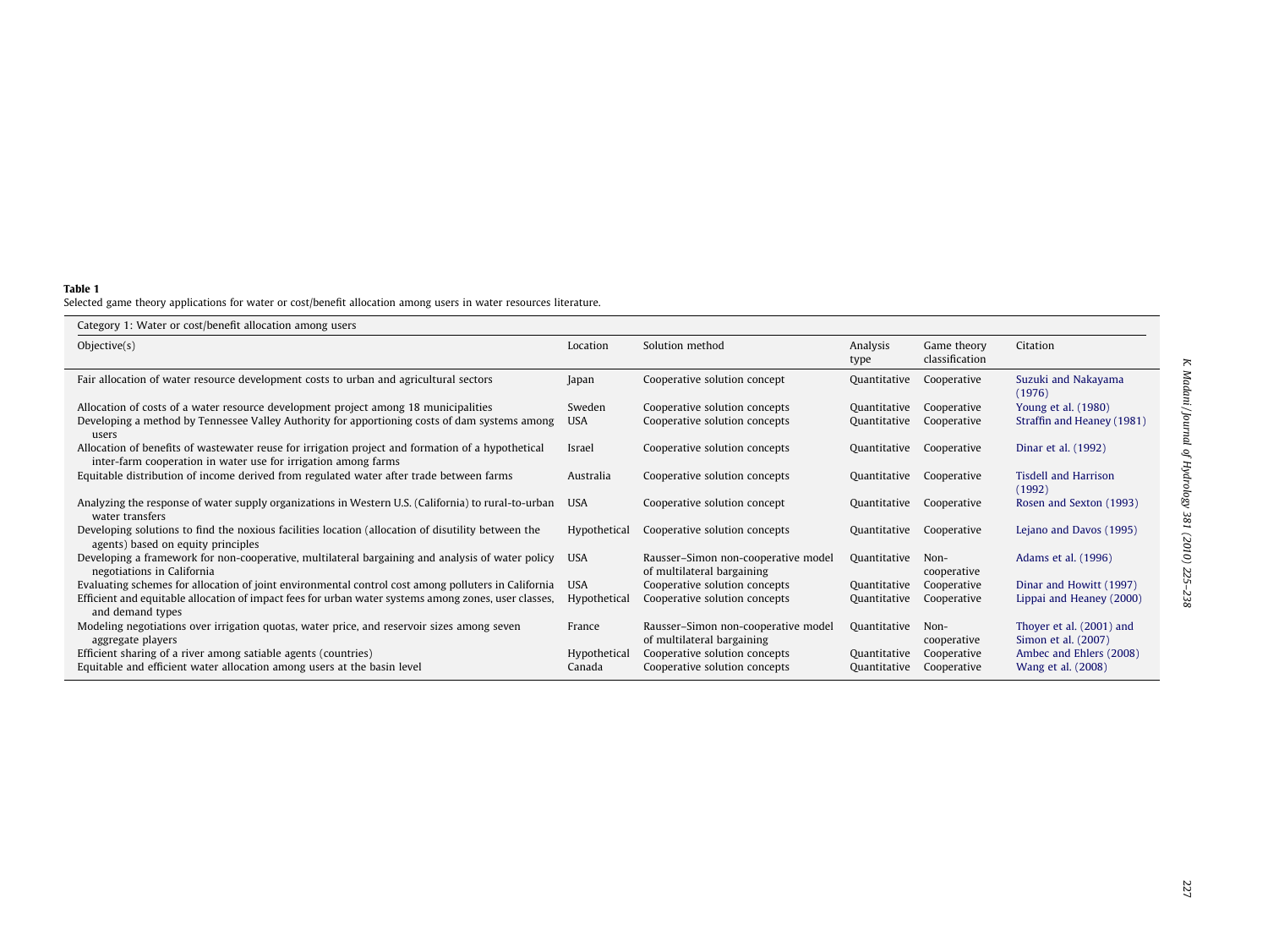<span id="page-3-0"></span>

| 228 |                                                                                                                                                                                                               | K. Madani/Journal of Hydrology 381 (2010) 225-238                                                                                                                                                                                                                                                   |
|-----|---------------------------------------------------------------------------------------------------------------------------------------------------------------------------------------------------------------|-----------------------------------------------------------------------------------------------------------------------------------------------------------------------------------------------------------------------------------------------------------------------------------------------------|
|     | Hipel et al. (1993) and<br>Gardner et al. (1997)<br>Kilgour et al. (1996)<br>Raquel et al. (2007)<br>Loaiciga (2004)<br>Citation                                                                              | Three commor<br>ma, Chicken, and<br>Then the correspo<br>suggested from g<br>results are introdu<br>from the results<br>cuses on non-coop<br>ing mixed strateg<br>strategies are wh                                                                                                                 |
|     | Game theory<br>classification<br>Cooperative<br>cooperative<br>cooperative<br>cooperative<br>$Non-$<br>Non-<br>Non-                                                                                           | assigning probabi<br>a pure strategy k<br>lects a pure strate                                                                                                                                                                                                                                       |
|     |                                                                                                                                                                                                               | Prisoner's dilemi                                                                                                                                                                                                                                                                                   |
|     | Analysis type<br>Quantitative<br>Quantitative<br>Quantitative<br>Qualitative<br>discussion<br>analytical                                                                                                      | In Prisoner's D<br>police. The police<br>so have separated<br>The suspects are                                                                                                                                                                                                                      |
|     | Graph Model for Conflict Resolution (GMCR)/<br>Non-cooperative solution concepts<br>non-cooperative solution concepts<br>Non-cooperative solution concept<br>Cooperative solution concepts<br>Solution method | Each prisoner has<br>one prisoner confo<br>will get a reward<br>and sentenced ba:<br>the silent prisone<br>the crime and his<br>main silent and d<br>time because of i<br>both parties confe<br>the period each p<br>which one prison<br>while the other pi<br>lemma is whethe<br>the reduced sente |
|     | Location<br>Mexico<br>Canada<br>USA<br>USA                                                                                                                                                                    | Fig. 1a shows t<br>with cardinal pay<br>oner should serve                                                                                                                                                                                                                                           |

from the results of system engineering methods. This paper focuses on non-cooperative game theory and pure strategies. Studying mixed strategies is out of the context of this paper (Mixed strategies are when a player randomly selects pure strategies, assigning probabilities to each strategy. A player who plays with a pure strategy knows what to do in different situations and selects a pure strategy with a probability of 1.). Prisoner's dilemma game In Prisoner's Dilemma two suspects have been put in prison by

police. The police do not have sufficient conviction evidence, and so have separated the suspects to prevent them communicating. The suspects are given an incentive to cooperate with the police. Each prisoner has the option of confessing or remaining silent. If one prisoner confesses while the other remains silent, the betrayer will get a reward and goes free and the silent prisoner is convicted and sentenced based on the other prisoner's evidence. In this case, the silent prisoner should stay in jail for a long period because of the crime and his non-cooperative behavior. If both prisoners remain silent and do not confess they will be released after a short time because of insufficient evidence for conviction. However, if both parties confess they both serve sentences. In the latter case, the period each prisoner stays in jail is shorter than the case in which one prisoner should go to jail because of remaining silent while the other prisoner confesses. The fundamental prisoner's dilemma is whether to trust the silence of his colleague or to trust the reduced sentence the police offer from betraying his colleague.

Three common  $2 \times 2$  games are presented (Prisoner's Dilemma, Chicken, and Stag-Hunt) and their equilibria are introduced. Then the corresponding water game is introduced and the insights suggested from game theory are discussed. Also, Pareto-optimal results are introduced to show how game theory results can differ

[Fig. 1a](#page-6-0) shows the Prisoner's Dilemma in a normal (matrix) form with cardinal payoffs, representing the number of years each prisoner should serve in jail. Each cell has two values. The first value (left) represents player 1's payoff and the second value represents player 2's payoff. The strategies which yield the payoffs of each cell are given in left of the table for the first player and on top of the table for the second player. In this example, the lower the payoff for a player, the better is the outcome for that player. [Fig. 1b](#page-6-0) represents Prisoner's Dilemma in ordinal form. In this figure payoffs correspond to the rank of outcome (or payoff) for a given player. The higher the rank, the more desirable is the outcome.

In this game, the best payoff for a given player occurs when he defects (betrays) and his opponent cooperates (remains silent), providing the lowest payoff to the opponent. Both players prefer the case when they both cooperate to the case in which both defect and (C, C) is Pareto-inferior to (DC, DC) which is one Paretooptimal resolution of the game. However, the strictly dominant strategy for each player is to confess (C), meaning that no matter if the other player selects to confess or not, it is always better to confess  $(4 > 3$  and  $2 > 1$ ). Therefore, the outcome  $(C, C)$  which has lower payoffs than the Pareto-optimal (DC, DC) for both players is the dominant strategy equilibrium and the most likely resolution of the game under the conditions of the game, most importantly no communication. The outcome (C, C) is also a Nash Equilibrium [\(Nash, 1950, 1951\)](#page-12-0); given the options of other players, no player can do any better (improve his payoff) by changing his strategy. Nash stability differs from Pareto-optimality. The former is about what is good for an individual without considering what is good for the whole system and the latter is about what is good for the system without considering the interests of the individuals within the system. A state is Pareto-optimal where

Selected game theory applications for groundwater management in water resources literature Selected game theory applications for groundwater management in water resources literature.

Category 3: Groundwater management

Objective(s)

Category 3: Groundwater management

Providing insights into and resolution of the strategic conflict arose after discovery of

Providing insights into and resolution of the strategic conflict arose after discovery

carcinogen in the aquifer supplying water to Elmira, Ontario

carcinogen in the aquifer supplying water to Elmira, Ontario

Examining strategic behavior in groundwater depletion within the setting of state governance

Examining strategic behavior in groundwater depletion within the setting of state governance<br>and groundwater resources in the American West<br>Studying the roles of cooperation and non-cooperation on sustainability of groundw

and groundwater resources in the American West

extraction

extraction

Studying the roles of cooperation and non-cooperation on sustainability of groundwater

Developing a socially acceptable resolution for a multi-objective problem and balancing economic benefits from agriculture against negative environmental impacts

economic benefits from agriculture against negative environmental impacts

Developing a socially acceptable resolution for a multi-objective problem and balancing

 $\overline{\mathrm{Objective}}(s)$  Game theory Location Solution method Game theory

ъf

Table 2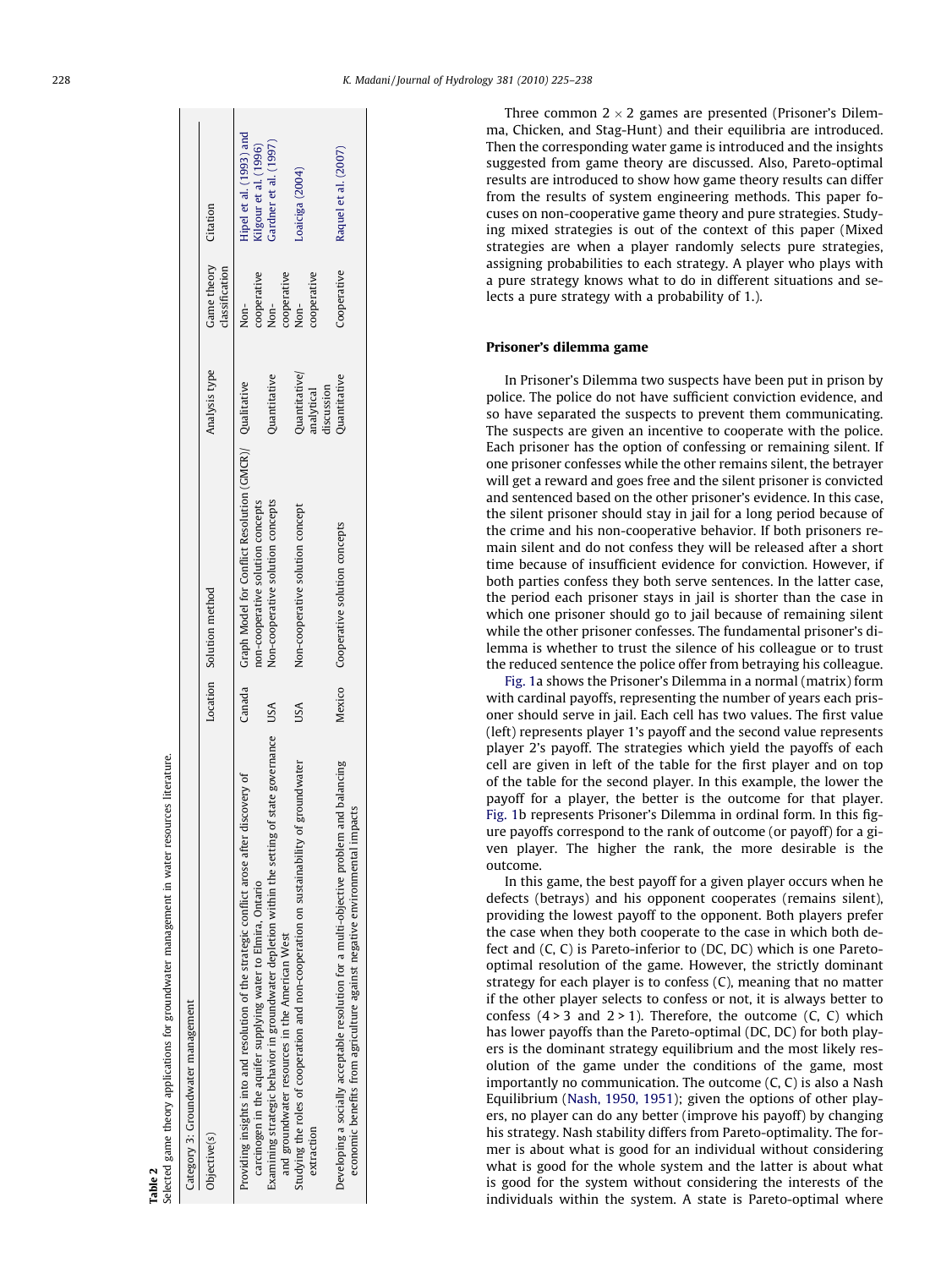<span id="page-4-0"></span>**Table 3**<br>Selected game theory applications for water allocation among trans-boundary users in water resources literature.

| Category 2: Water allocation among trans-boundary users                                                                                                                         |                                                                                            |                                                                                           |                              |                                        |                                              |
|---------------------------------------------------------------------------------------------------------------------------------------------------------------------------------|--------------------------------------------------------------------------------------------|-------------------------------------------------------------------------------------------|------------------------------|----------------------------------------|----------------------------------------------|
| Objective(s)                                                                                                                                                                    | Location                                                                                   | Solution method                                                                           | Analysis<br>type             | Game theory<br>classification          | Citation                                     |
| International conflict over flooding of Ganges and Brahmaputra rivers                                                                                                           | India and Pakistan                                                                         | Mixed strategies and dominant<br>strategy selection                                       | Quantitative                 | Non-<br>cooperative                    | Rogers (1969)                                |
| Characterizing the negotiations of Columbia and Lower Mekong river basin<br>schemes                                                                                             | Canada, USA, Cambodia, Laos, Thailand,<br>and Vietnam                                      | Metagame theory                                                                           | Quantitative                 | Non-<br>cooperative                    | Dufournaud (1982)                            |
| Conflict over water diversions from the Great Lakes                                                                                                                             | Canada and USA                                                                             | Dominant strategy selection                                                               | Quantitative                 | Non-<br>cooperative                    | <b>Becker and Easter</b><br>(1995)           |
| Deriving policy lessons useful for US-Mexico water negotiations and<br>institutions                                                                                             | Mexico and USA                                                                             | Cooperative solution concepts                                                             | Analytical<br>discussion     | Cooperative                            | <b>Fisvold and Caswell</b><br>(2000)         |
| Developing a flexible water allocation rule which guarantees efficient (Pareto-<br>optimal) distribution of river (Ganges in this paper) flows to countries in a<br>river basin | Bangladesh and India                                                                       | Cooperative solution concepts                                                             | Quantitative                 | Cooperative                            | Kilgour and Dinar<br>(2001)                  |
| Wastewater pollution emissions by riparian countries into the shared river                                                                                                      | Mexico and USA                                                                             | Differential game model                                                                   | Quantitative                 | Cooperative<br>and non-<br>cooperative | Fernandez (2002,<br>2009)                    |
| Determining the shares and prices of water to be supplied for environmental<br>services in the Platte River                                                                     | USA (Colorado, Nebraska, and Wyoming)                                                      | Second price sequential auction                                                           | Quantitative                 | Non-<br>cooperative                    | Supalla et al. (2002)                        |
| Developing stable water allocations which encourage cooperation among the<br>countries riparian to Euphrates and Tigris                                                         | Iraq, Syria, and Turkey                                                                    | Cooperative solution concepts                                                             | Quantitative                 | Cooperative                            | Kucukmehmetoglu<br>and Guldmen (2004)        |
| Establishing baseline conditions for incentive-compatible cooperation regimes<br>in the Nile basin                                                                              | Burundi, Congo, Egypt, Eritrea, Ethiopia,<br>Kenya, Rwanda, Sudan, Tanzania, and<br>Uganda | Cooperative solution concepts                                                             | Quantitative                 | Cooperative                            | Wu and Whittington<br>(2006)                 |
| Providing insights into the conflict between Israel and the Arab nations over<br>the Jordan river and determining the most likely outcomes of the conflict                      | Israel, Jordan, Lebanon, Palestine, and<br>Syria                                           | Graph Model for Conflict Resolution<br>(GMCR)/non-cooperative solution<br>concepts        | Qualitative                  | Non-<br>cooperative                    | Madani and Hipel<br>(2007)                   |
| Identifying the most likely outcome (division method choice) of the Caspian<br>Sea conflict and proposing some possible allocations                                             | Azerbaijan, Iran, Kazakhstan, Russia, and<br>Turkmenistan                                  | Fallback bargaining/social choice rules/<br>bankruptcy procedures/descriptive<br>modeling | Qualitative/<br>quantitative | Cooperative<br>and non-<br>cooperative | Sheikhmohammady<br>and Madani<br>(2008a,b,c) |
| Providing insights into the strategic behavior of the involved parties in the Nile<br>river conflict and determining the most likely outcomes of the conflict                   | Burundi, Congo, Egypt, Eritrea, Ethiopia,<br>Kenya, Rwanda, Sudan, Tanzania, and<br>Uganda | Graph Model for Conflict Resolution<br>(GMCR)/non-cooperative solution<br>concepts        | Qualitative                  | Non-<br>cooperative                    | Elimam et al. (2008)                         |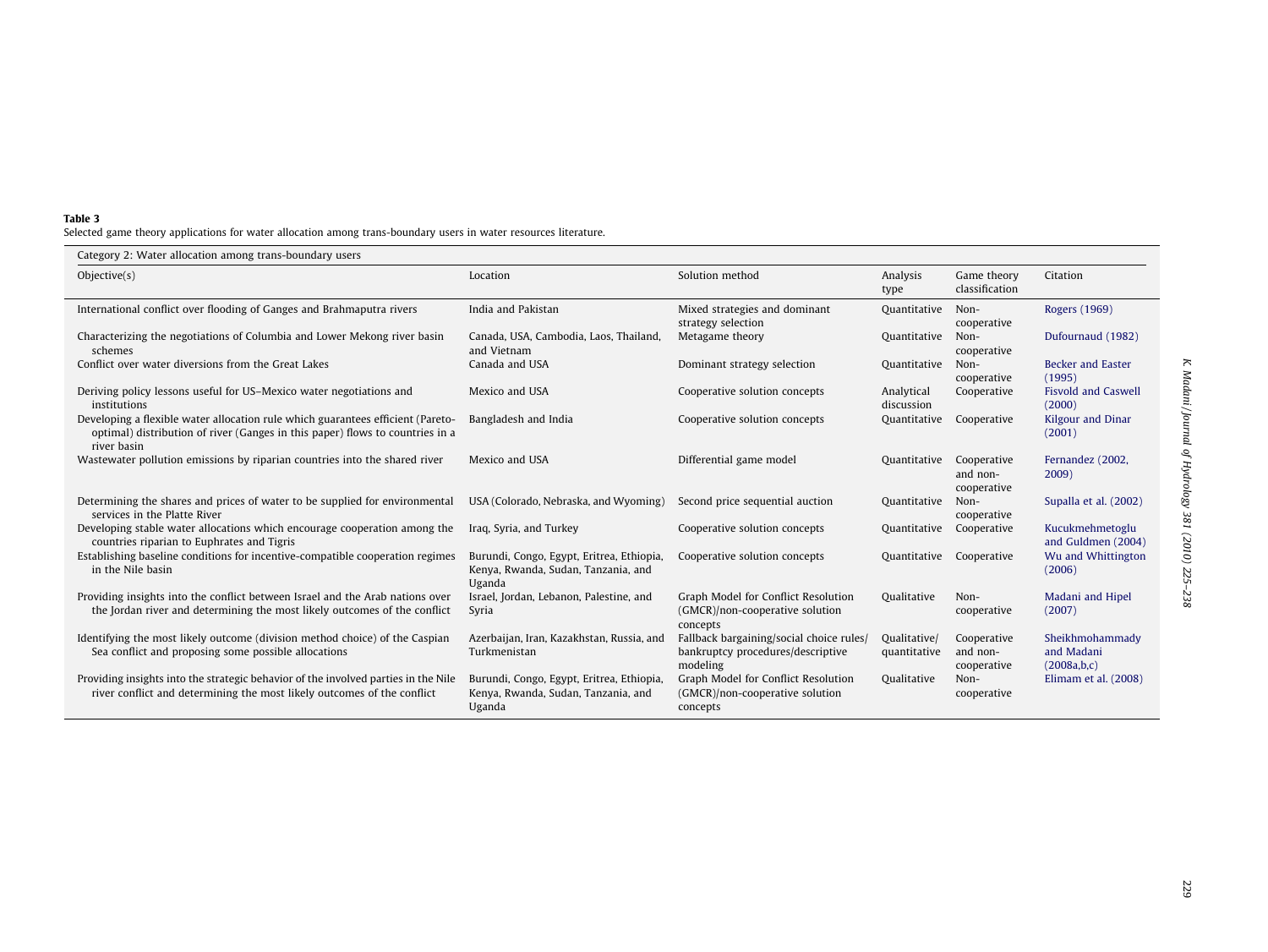### <span id="page-5-0"></span>Table 4

Selected game theory applications for water quality management in water resources literature.

| Category 4: Water quality management                                                                                                                                          |                   |                                                          |                          |                                    |                                      |
|-------------------------------------------------------------------------------------------------------------------------------------------------------------------------------|-------------------|----------------------------------------------------------|--------------------------|------------------------------------|--------------------------------------|
| Objective(s)                                                                                                                                                                  | Location          | Solution method                                          | Analysis type            | Game theory<br>classification      | Citation                             |
| Determining the amount of contaminant removal and contaminant discharge by each pollutant such that the<br>polluters have the least loss                                      | Hypothetical      | Non-cooperative solution<br>concept                      | Quantitative             | Non-cooperative                    | Bogardi and<br>Szidarovsky<br>(1976) |
| Management of an aquifer which a multi-objective management goal                                                                                                              | Hungary           | Cooperative solution concept                             | Ouantitative             | Cooperative                        | Szidarovszky<br>et al. (1984)        |
| Developing an approach for surface water quality management considering the complicated regulatory<br>environment and the negotiations between the polluters and an authority | Czech<br>Republic | Bargaining model/extensive<br>form game                  | Ouantitative             | Non-cooperative                    | Sauer et al. (2003)                  |
| Modeling the strategies of phosphorus application, resulting in water contamination, by farmers of the Hopkins<br>basin                                                       | Australia         | Cooperative and non-<br>cooperative solution<br>concepts | Analytical<br>discussion | Cooperative and<br>non-cooperative | Schreider et al.<br>(2007)           |

**Table 5**<br>Selected game theory applications for other types of water resources management problems in water resources literature.

| Category 5: Other types of water resources management problems                                                                                                                                                                                                                      |              |                                                                                    |                          |                               |                                   |  |
|-------------------------------------------------------------------------------------------------------------------------------------------------------------------------------------------------------------------------------------------------------------------------------------|--------------|------------------------------------------------------------------------------------|--------------------------|-------------------------------|-----------------------------------|--|
| Objective(s)                                                                                                                                                                                                                                                                        | Location     | Solution method                                                                    | Analysis type            | Game theory<br>classification | Citation                          |  |
| Analysis of the economic potential of regional collaboration in water use in irrigation, based<br>on the efficiency and equitability conditions, under conditions characterized by a general<br>trend of increasing salinity                                                        | Israel       | Cooperative solution concepts                                                      | Quantitative             | Cooperative                   | Yaron and<br><b>Ratner</b> (1990) |  |
| Systematic study of a conflict over the proposed bulk export of water from Canada                                                                                                                                                                                                   | Canada       | Graph Model for Conflict Resolution<br>(GMCR)/non-cooperative solution<br>concepts | Qualitative              | Non-cooperative               | Obeidi et al.<br>(2002)           |  |
| Analyzing the stability of agreements on river water allocation between riparian countries<br>under climate change                                                                                                                                                                  | Hypothetical | Infinite repeated games                                                            | Analytical<br>discussion | Non-cooperative               | Ansink and<br><b>Rujis (2008)</b> |  |
| Analysis of the interaction of participating companies in an eco-industrial park seeking to<br>develop an inter-plant water integration scheme                                                                                                                                      | Hypothetical | Non-cooperative solution concept                                                   | Quantitative             | Non-cooperative               | Chew et al.<br>(2009)             |  |
| Finding cooperative bargaining solutions to negotiations among hydropower generators and<br>the environmentalists in the Federal Energy Regulatory Commission (FERC) hydropower<br>re-licensing process in the USA and exploring the climate change effects on FERC<br>negotiations | Hypothetical | Cooperative solution concept                                                       | Quantitative             | Cooperative game<br>theory    | <b>Madani</b> (2009)              |  |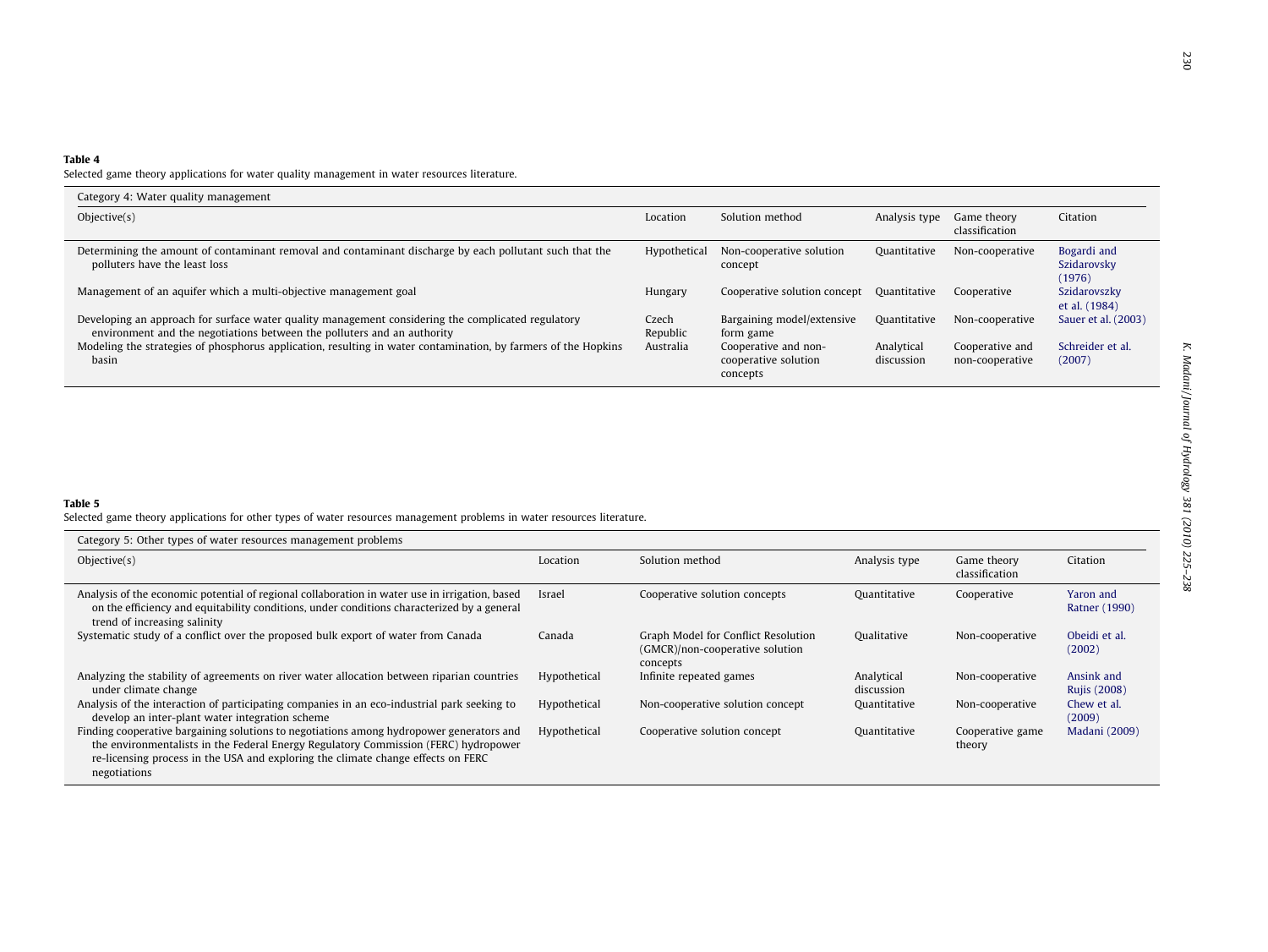<span id="page-6-0"></span>no other state exists where one player can do better without harming at least one other player. A state which is a Nash Equilibrium might not be Pareto-optimal and vice versa. In the Prisoner's Dilemma game at state (C, C), player 1 is not willing to change his strategy from C to DC as 2 > 1. Similarly, player 2 will be worse off by changing his strategy from C to DC. Given the strategy of the opponent, no player is willing to change his strategy and (C, C) is a Nash Equilibrium. However, state (C, C) is not Pareto-optimal as both players can do better at state (DC, DC) which is one of three Pareto-optimal outcomes of the game. (C, DC) and (DC, C) are the other two Pareto-optimal outcomes, but (C, C) is only Pareto-inferior to (DC, DC). State (DC, DC) is not a Nash Equilibrium because both players can do better by changing their strategies unilaterally  $(4 > 3)$ .

As discussed, game theory solution might differ from the results of conventional system optimization as game theory considers the behaviors of the individuals in the problem and their self interests rather than an objective for the system. In real world, results gained by players are not always optimal for the whole system as each player makes his own decision based on individual information about the game and his own criteria. A player might be unwilling to contribute to an overall optimization of costs or benefits for the whole system. However, based on conventional system optimization methods, usually a cost minimization or utility maximization objective function might be defined for a system and the problem is solved as a single-decision-maker problem, assuming all players are willing to follow the prescribed optimal solution.

[Fig. 2](#page-7-0) shows the ordinal payoff matrix for a groundwater game with a Prisoner's Dilemma structure in which two farmers tap a shared a aquifer over a long period (say 25 years). A payoff (profit) for each farmer is his revenues from crop sales minus pumping costs. Each player must choose between the cooperative and non-cooperative pumping rates with the non-cooperative rate (pumping rate 2) exceeding (the cooperative rate (pumping rate 1). If both farmers pump at the lower rate the groundwater level will not drop and the farmers can enjoy long-term low pumping costs. However, both farmers pumping at the higher rate reduces groundwater levels, increases pumping costs, and reduces profit, eventually making pumping economically infeasible, and ending irrigation and profits. Cooperative pumping increases profits for both farmers. Getting "free ride" (letting others contribute and benefit from their contributions without paying oneself) would be the best outcome for each farmer. In that case, one farmer pumps at the higher rate while the other one has committed to pump at a lower rate. The free rider gains the highest payoff in this situation due to pumping costs lower than the case in which both farmers pump at the non-cooperative rate and higher crop sale revenues than the cases in which he decides to cooperate. On the other hand choosing a cooperative strategy while the other farmer is willing to cooperate, results in the lowest payoff due to high pumping costs and low crop revenues.

The optimal outcome of this game is (PR 1, PR 1) when both parties pump at the lower rate ([Loaiciga, 2004\)](#page-12-0). However, game theory suggests, each individual farmer finds the inferior PR 2 option as a strictly dominant strategy. Therefore, (PR 2, PR 2) is the predicted outcome based on non-cooperative game theory and in fact such overpumping is typical for real unregulated aquifer systems. Lack of trust and cooperative strategy enforcement (by controlling pumping rates, metering, etc.) leads farmers prefer pumping at the higher rate to increase short-run profits, a ''tragedy of the commons [\(Hardin, 1968\)](#page-12-0)". Cooperation becomes more difficult with many pumpers from the aquifer.

In many water sharing problems around the world non-cooperative behaviors of the parties have lead to ''tragedy of the commons" outcomes despite the existence of cooperative Paretooptimal solutions. Game theory explains and predicts such situations, even without precise quantitative information. In the Prisoner's Dilemma example, the game theory prediction was the same for quantitative (Fig. 1a) and qualitative (Fig. 1b) values. Thus, the results for any water resource problem with the same structure will be the same as in non-cooperative game theory the ranking of the outcomes matters more than the actual payoff values associated with outcome.

If the Prisoner's Dilemma situation (game) is repeated more than few times, communication is allowed, and/or parties trust each other, the final resolution might be to cooperate (DC) to reach the Pareto-optimal resolution. Similarly, in water resources conflicts with a Prisoner's Dilemma structure, explaining the problem to the parties and binding contracts or other forms of trust might lead to cooperation and better solutions. Generally, in Prisoner's Dilemma games, the threat of defection by other players results in non-cooperative behavior. By understanding the structure of the game and predicting (or interpreting) the players' behaviors through game theory, it might be possible to find measures for enforcing better resolutions by changing the payoffs which change the structure of the game. For this groundwater game, if parties are assured that the extractions are monitored and supervised by a regulating agency and there is a penalty for defection from cooperation, the defection threat is small, as non-cooperation is no longer a strictly dominant strategy.

If the problem is changed so farmers who exceed the cooperative pumping rate after committing to cooperation at the beginning of the pumping period, lose their rights to pump, the groundwater game's structure changes to [Fig. 3](#page-7-0). Here, the payoffs are changed based on the new regulation (and its enforcement). Farmers can be assured that once they start cooperation the old payoffs are no longer valid and game's structure changes from Prisoner's Dilemma [\(Fig. 2\)](#page-7-0) to that shown in [Fig. 3](#page-7-0). In the new game, cooperation is the strictly dominant strategy and state (PR 1, PR 1) is the both Pareto-optimal and game theoretic resolution of the game. The new game's structure is not attainable before both farmers agree to cooperate at the beginning, because regulation agencies might not have the authority to cut water rights and force the farmers to pump less than their rights.

[Carraro et al. \(2005\)](#page-12-0) believe that many natural resource management issues have the characteristics of a Prisoner's Dilemma game: players' dominant strategy is not cooperative, and the resulting equilibrium is not Pareto-optimal. Similarly, most papers dealing with sharing natural resources problems have made the same assumption about the game to be the Prisoner's Dilemma. However, all common resource problems might not be Prisoner's Dilemmas [\(Sandler, 1992](#page-12-0)).

The conditions of a natural resource sharing problem might favor the possibility of cooperation [\(Taylor, 1987](#page-13-0)). Water resource games are not necessarily rival (there might be multiple users and usage by one user does not prevent simultaneous usage by other users). Thus, coordination among the parties might be beneficial to all and can create externalities. However, some water resources games can be treated as anti-coordination games in which the available resource is rival (the resource can only be consumed



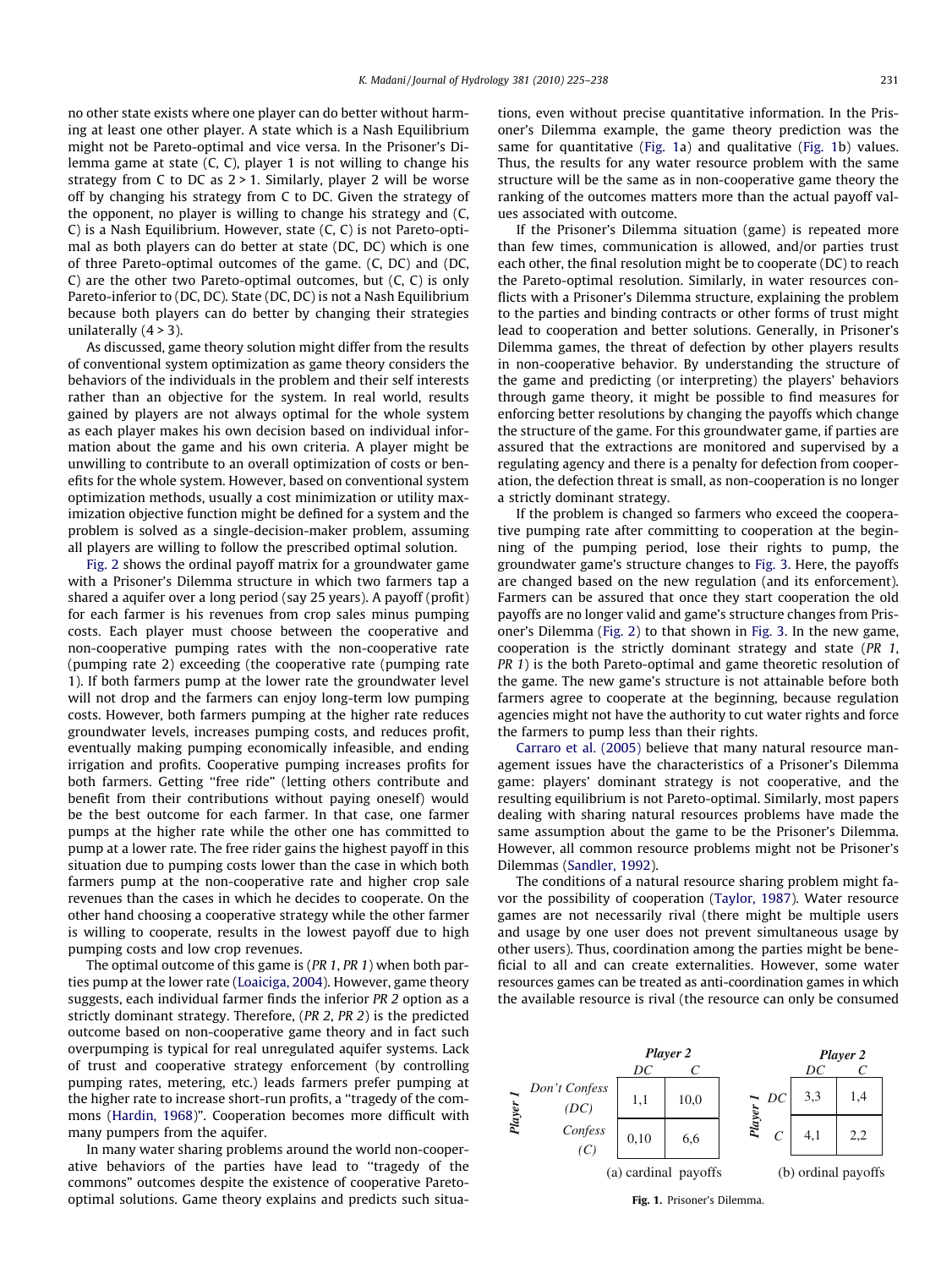<span id="page-7-0"></span>by one user), sharing the resource comes at a cost to users, and the resource is not excludable (it is not possible to prevent a player who does not pay for the resource from enjoying its benefits). Identifying the structure of water resource games is essential as the results can be misleading if wrong assumptions are made in conflict modeling. For instance, characteristics of an anti-coordination water game cannot be captured if the conflict is modeled as Prisoner's Dilemma. [Bardhan \(1993\)](#page-12-0) believes that the literature usually jumps to the case of Prisoner's Dilemma in case of free-riders. Sometimes, the player might not be able to reach his objective on his own. Under that condition (Stag-Hunt game) a player cooperates when the other player also cooperates and defects when the other one defects. In some common resource examples consequences of defection might be so bad that a player prefers not to defect if the other player defects (Chicken game) [\(Bardhan,](#page-12-0) [1993\)](#page-12-0). Here, two non-Prisoner's Dilemma water resource games, useful for understanding water conflicts, are introduced to support the fact that not all water resources games are Prisoner's Dilemmas.

#### Chicken game

In this game [\(Fig. 4](#page-8-0)) two drivers, heading toward a narrow bridge from opposite directions, are driving toward each other. The first driver to swerve (''chicken" out) yields the bridge to the other driver and loses. No driver entering the race wants to be the chicken, but if no driver chickens out, both drivers might suffer from the resulting crash. Being called a ''chicken" is better than dying, but worse that winning, for both players. A tie occurs when both players swerve. Under a tie, the players do not gain anything and the fight is over protecting their prides. If their prides are more important than their lives to them, they might both die proudly! The payoff of each player in this game can be the value of the prize at the end of the game or the utility from winning or losing the game. The higher the payoff, the more preferred is the outcome.

The Chicken game has two Nash Equilibria in which one driver loses and one driver wins, (DS, S) or (Win, Lose) and (S, DS) or (Lose, Win), which are also Pareto-optimal. The third Pareto-optimal resolution (S, S) or a tie, a socially optimal resolution, occurs where the gain of each player exceeds the minimum gain in the other two possible states  $(3 > 2 = \text{minimum } \{2, 4\})$ . This socially and Pareto-optimal outcome (S, S) is not a Nash equilibrium and might not occur when players make decisions based on self interest.

In the Chicken game the strictly dominant strategy is to play exactly the opposite of what the other player does. Similar to the Prisoner's Dilemma game, each player wants to get a free ride and the cooperative or agreeable mutual solution ((S, S) in Chicken and (DC, DC) in Prisoner's Dilemma) is not stable since each player is willing to refrain from it. However, these two games differ in that if both players decide to get free ride, the resulting outcome is the worst for both players in Chicken (DS, DS) while the resulting outcome in Prisoner's Dilemma (C, C) is suboptimal, but not the worst for both players.

Chicken games are rare in the water resources literature as most water resources sharing problems have been treated as coordination games and modeled as Prisoner's Dilemma. An example of an anti-coordination water resources game is the Iran–Afghanistan Conflict on Hirmand (Helmand) River at time of the Taliban regime in Afghanistan. The Hirmand River flows from Afghanistan to Iran and is important for agriculture in both countries as well as the survival of Hamun (Hamoun) Lake, an internationally recognized marshland in Iran's Sistan-va-Balouchestan Province. Although there is an allocation agreement between the two countries since 1972, Iran is still struggling to receive its share from the river. The conflict between the two countries has not been resolved and the situation is sometimes exacerbated by droughts and political instability in Afghanistan. When the Taliban were in power in Afghanistan, this regime was unwilling (or could not afford) to pay the operations and maintenance (particularly sediment removal) costs for the Kajaki Reservoir in the Afghan territory. As a result Hrimad River dried up below the dam affecting agriculture and urban water supply in both sides of the border, and Hamoun's Lake and its ecosystem were dying. While the Afghans have responsibility to maintain the reservoir system and secure Iran's share of the river, since the Taliban was not doing so, the Iranians thought of fixing the system on the other side of their border. During this period, the conflict's structure was similar to a Chicken game ([Fig. 5\)](#page-8-0). Both sides could benefit from performing the required maintenance services. Payoffs for each country were equal to their urban, agricultural, and environmental benefits minus the maintenance cost paid. The values shown in [Fig. 5](#page-8-0) are ordinal. Apparently, each side was willing to get a free ride, and spend less (minimize costs) and make more (maximize revenues). The status quo of the game, (DP, DP), in which no party would pay for the maintenance was the worst outcome, due to high urban agricultural, and environmental losses. The two equilibria of this game were (DP, P) and (P, DP) in which one party would pay the maintenance costs. The game is a Chicken game, and although being socially and Pareto-optimal, the cooperative outcome (P, P) is not a Nash Equilibrium. In this conflict, the Iranians chose to chicken out and sent teams to bring the system back to operation. Although, the final result was not ideal for the Iranians (no free ride), the cost of defection (DP) for them was so high, that they preferred not to pay (P) when they found the Afghans were willing to defect (not paying).

A good tactic in a Chicken game is to reduce one's options and feasible outcomes of the game by signaling intentions (plans) clearly to the opponent(s) early in the game. The sent signal by a party should be strong, aggressive, and ostentatious to convince the other party that defection (DS or DP) is not the right choice. In the Chicken game one driver pretentiously can handcuff his hands behind his back before entering his car, lock his steering wheel in a straight position before the game starts, or throw the steering wheel out of the window early in the game, to force the other player to swerve. Other examples of such behavior within a Chicken's structure are a food striker who sews his lips shut, a protester who has locked himself to an object, a programmed security system which explodes the property it protects if someone tries to trespass, or a nuclear doomsday device which is programmed to



*Farmer 2 PR 1 PR 2 Farmer 1*   $PR \, 1 \, | \, 3,3 \, | \, 4,1$ armer *PR 2* 1.4 2,2

Fig. 2. Groundwater exploitation game with ordinal payoffs.

Fig. 3. Groundwater game with penalties for defection after starting cooperation.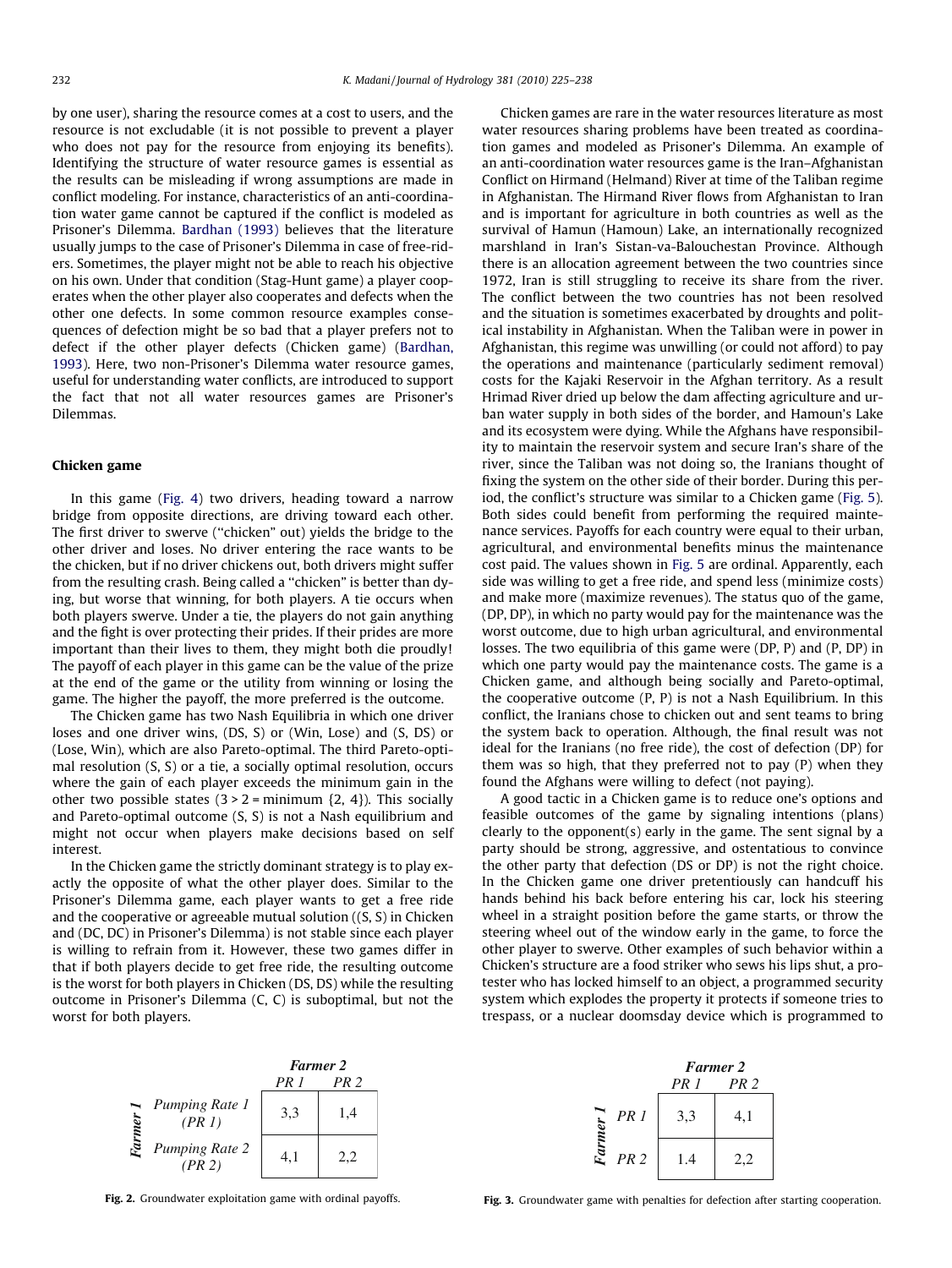<span id="page-8-0"></span>explode in case of invasion (''Doctor Strangelove"). In case of the Iran–Afghanistan Conflict on Hirmand, it was obvious to the Iranians that the Taliban were unwilling or unable to cooperate under any condition. The Shia Muslim Iranians had never recognized the Sunni Muslim Taliban as the legal government of Afghanistan and the two governments had no political relations. The ongoing wars among Afghan parties also made the Taliban politically and economically unstable. The aggressive behavior of Taliban benefited the Afghans as a clear signal from the Taliban side, and the Iranians preferred to chicken out to pay for maintenance.

Unlike Prisoner's Dilemma in which parties lose together, the Chicken game has one winner and one loser. The Chicken game's structure and payoff values leave no incentive for cooperation. In water resources problems with a Chicken game structure, one might promote cooperation by increasing the penalty for defection (non-cooperation). For instance, for a conflict between two farmers over paying the maintenance costs of the pumps and irrigation channels which they both use ([Fig. 6](#page-9-0)a), a higher authority with a superior power (such as a farmers union or an irrigation district) can impose extra charges on farmers who do not pay maintenance costs, and so promote cooperation and prevent defection ([Fig. 6b](#page-9-0)). Without penalties [\(Fig. 6](#page-9-0)a), each farmer prefers to get a free ride and not pay, leading to the system's demise. In that case, each farmer prefers not to defect prefers to cooperate when the other farmer defects (does not cooperate) and to defect when the other farmer does not defect. However, if defection has costs (high enough penalties) [\(Fig. 6b](#page-9-0)), a player is not interested in getting free ride, cooperation becomes a strictly dominated strategy, and the cooperative resolution (P, P) becomes a dominant strategy (and Nash) equilibrium.

#### Stag-Hunt (assurance) game

In this game [\(Fig. 7](#page-9-0)) two individuals who are out hunting can choose between hunting a stag together and a hare individually, without knowing the other player's choice. A stag has the highest payoff for both players (half of a stag's value goes to each hunter) but can be hunted only when both players cooperate. Instead, each player can choose to hunt a hare on his own which has a lower payoff. The worst case for a given player occurs when he chooses to hunt a stag (cooperation) and the other player chooses to hunt a hare (defection).

[Table 6](#page-9-0) reviews the characteristics of the three games introduced so far. Similar to Prisoner's Dilemma, Stag-Hunt is a coordination game and the two games might be confused. In both games the cooperative resolution is Pareto-optimal and the non-cooperative Pareto-inferior resolution is a Nash Equilibrium. However, unlike Prisoner's Dilemma, the Stag-Hunt has no strictly dominant strategy  $(3 > 2$  but  $1 < 2$ ) and the game has one more Nash equilibrium. Unlike Chicken, in which each player does the opposite of the other player, in the Stag-Hunt, each player's interest is to do exactly as the other player. Although a Stag-Hunt does not look like a dilemma, game theory finds it as a dilemma and predicts that players do not always cooperate to reach the only Pareto-optimal resolution (S, S). In practice, sometimes, players might choose not to cooperate, perhaps due to lack of trust, which results in a Pareto-inferior result (H, H) for the game. So, the game can be also called a ''Trust Dilemma ([Grim et al., 1999\)](#page-12-0)".

A water resources example with a Stag-Hunt structure is shown in [Fig. 8](#page-9-0). In this game two littoral countries share a lake. Each country has one river flowing into the lake. As a result of high evaporation and reductions in seasonal flows of the two rivers from upstream consumptive use, the lake is drying up, becoming salty, and its ecosystem is deteriorating. For the lake and its ecosystem to survive, both countries must increase water releases to the lake by a specific amount (say 40%). Because of high evaporation, an increase in flow only by one country cannot solve the problem. The payoff of each country is the environmental benefit from increasing the inflow to the lake minus the revenue lost from decreasing upstream consumptive use (even if calculation of environmental benefits in monetary values is not possible, parties still are able to rank the possible outcomes). If both countries reduce consumptive use upstream and increase releases to the lake, the environmental benefits will exceed the revenue losses from reduced upstream consumption. However, if only one country increases its release to the lake, the lake's problem is partially solved, the environmental benefits will be minimal, and that country's payoff will decrease from revenue losses from decreased upstream use. The game has two equilibria, cooperative (I, I) and non-cooperative (DI, DI).

In the Trust Dilemma, if players trust each other, there is no risk of failed cooperation and the players will cooperate. However, in practice, non-cooperation is a risk-free strategy, leading to an outcome which is not the best, but better than the worst in absence of trust to the other players. Based on this finding within a Stag-Hunt structure: the rowers of a boat stop rowing or row slower to minimize their energy loss, when they suspect other rowers are not rowing effectively, although if everyone rows at the same rate, boat speed is higher; stockholders might sell their stocks individually when the company is not performing well and there is a risk of other stockholders selling their shares, although they could do better if they all keep their stocks or sell their shares together; or countries build nuclear weapons when there is a risk that other countries develop nuclear weapons, although they all agree and know that the world would be safer without nuclear weapons.

Generally, there is no tendency to free ride in a Stag-Hunt game as the payoff for non-cooperation is insensitive to what the other player does. Therefore, if one player observes signs of cooperation from the other party, he will cooperate. Similar to a Prisoner's Dilemma, repetition of a Stag-Hunt game can help increase trust among the parties and leading to a Pareto-optimal resolution. In the presented water conflict, however, the parties might not have a chance to repeat the game many times to find if other players are trustworthy. Instead, negotiations and clear cooperative signals will be helpful in reaching the Pareto-optimal resolution (I,I).



Fig. 4. Chicken game with ordinal payoffs.



Fig. 5. Iran–Afghanistan Conflict on Hirmand (Helmand) River at the time of Taliban regime in Afghanistan.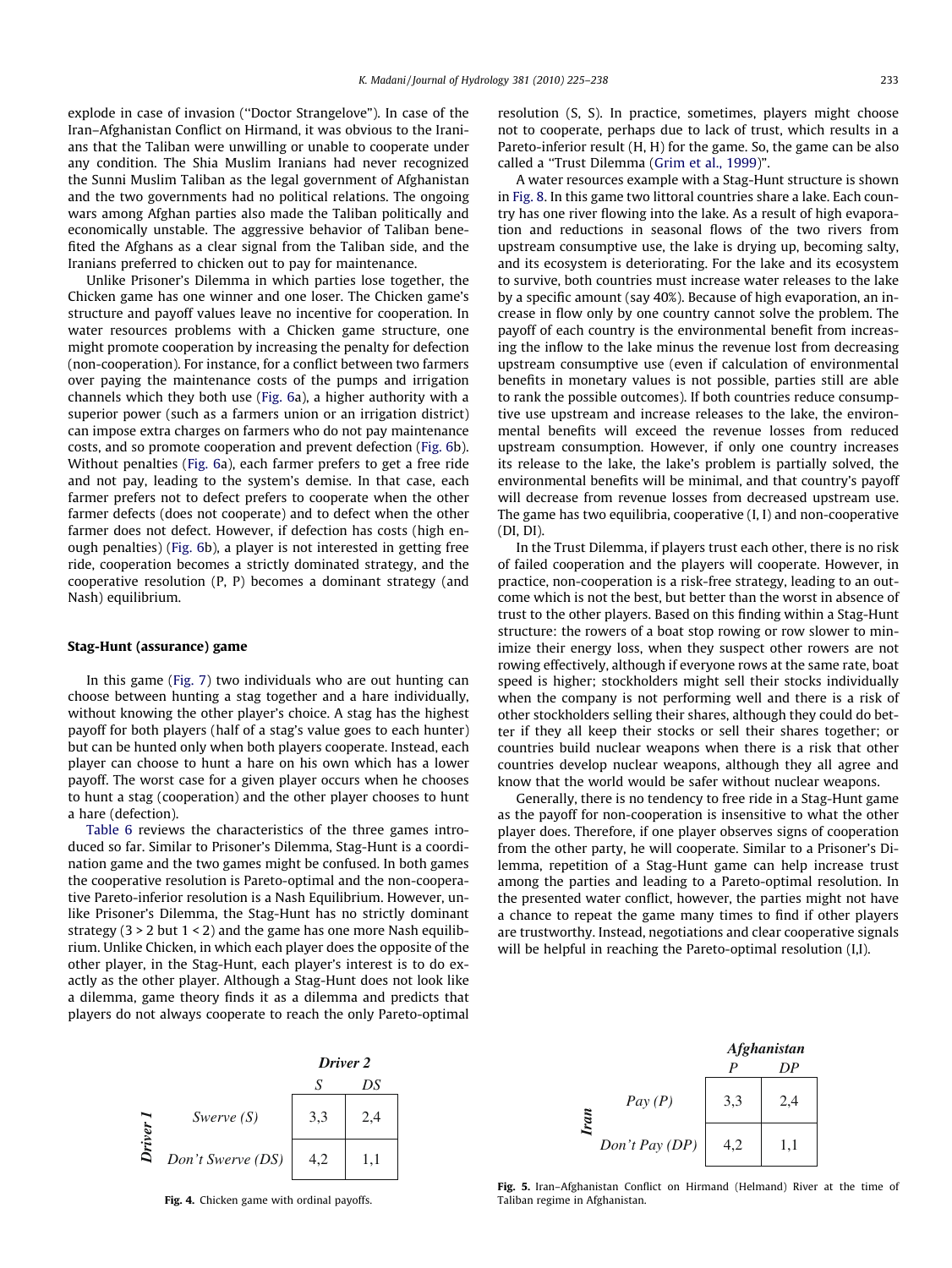<span id="page-9-0"></span>

Fig. 6. Maintenance costs game.

#### Evolution of game structure (dynamic games)

Table 6

Characteristics of the introduced two-by-two games.

Generally, in the course of modeling conflicts, modelers should be careful about identifying the game conditions and how these conditions could change. Changes in the conflict can change the payoff functions and values of players over time. Changing game conditions can alter the game's structure, its equilibria, and the results provided by game theory. Beside the modeler, players should be aware of the game's course of evolution and changing conditions. Early knowledge of changing game structure might lead to different behaviors by players to reduce risks of future lower payoffs.

Water problems often evolve over time. Knowledge of the changing payoff functions and water problem's structure is essential for finding reasonable solutions and useful insights into the problem. In a water resource example, two farmers share a newly built irrigation system and each has the options of paying the maintenance costs of the system and not paying. [Fig. 9](#page-10-0) shows how payoffs for each player change over time for the four possible outcomes of this game ((P, P), (P, DP), (DP, P), (DP, DP)). Since the example problem is symmetric, the payoffs are the same for both players. The first strategy in parentheses belongs to player i and the second belongs to player  $j \neq i$  where  $i, j \in N$  = {Farmer 1, Farmer 2}. [Table 7](#page-10-0) shows how payoffs, varying with time, have been calculated. At the beginning (Period 1) the farmers can pay for the required system's minimal maintenance costs, but, there is no risk of failure at this stage, so the payoff of the player who pays the maintenance cost is equal to his share from the maintenance cost (if both players pay, the cost is divided equally). Since there is no risk of irrigation system failure, the player who pays nothing, has a payoff of zero during the first period. If no maintenance is performed over time, maintenance costs and the risk of system failure increase. In Period 2, risk of failure grows and the risk of revenue losses for each player is less than half of the maintenance cost if no farmer pays the maintenance cost. When one farmer alone pays the maintenance cost, his payoff is the entire maintenance cost while the other farmer has a zero payoff because the system gets fixed and there will be no risk of failure. If no farmer spends on maintenance, the risk of economic loss becomes more than half of the maintenance costs in the third period and more than the total maintenance costs in the fourth period. The risk of economic

|                                  | Prisoner's<br>Dilemma | Chicken                                             | Stag-Hunt       |
|----------------------------------|-----------------------|-----------------------------------------------------|-----------------|
| Strictly dominant strategy       | Non-<br>cooperation   |                                                     |                 |
| Dominant strategy                | $Non-$<br>cooperation |                                                     |                 |
| Nash equilibrium                 | Non-<br>cooperative   | Non-cooperative                                     | Cooperative     |
|                                  |                       |                                                     | Non-cooperative |
| Dominant strategy<br>equilibrium | Non-<br>cooperative   |                                                     |                 |
| Pareto-optimal outcome           | Cooperative           | Cooperative<br>Non-cooperative                      | Cooperative     |
| Classification                   | game                  | Coordination Anti-coordination Coordination<br>game | game            |

loss is half of the maintenance cost at Point A and equal to the total maintenance cost at Point B.

[Fig. 10](#page-11-0) and [Table 8](#page-11-0) show how the structure of the irrigation system's maintenance game evolves over time. As a result of the changing problem structure, the equilibria and the Pareto-optimal outcomes of the game change. During Periods 1 ([Fig. 10](#page-11-0)a) and 2 ([Fig. 10](#page-11-0)b) and at Point A ([Fig. 10](#page-11-0)c) DP is a strictly dominant strategy and (DP, DP) is the dominant strategy equilibrium, the only Nash equilibrium, as well as a Pareto-optimal outcome. In Period 2 and at Point A, the problem has other Pareto-optimal outcomes, but since they are not equilibria, game theory suggests that farmers are unwilling to share the maintenance costs at this point. At point A (P, P) and (DP, DP) are socially optimal outcomes. However, based on a Nash solution (stability definition) outcome (P, P) is not a possible resolution of the conflict. In Period 3 ([Fig. 10d](#page-11-0)) the problem finds a Prisoner's Dilemma structure. DP is still the strictly dominant strategy and (DP, DP) is the dominant strategy and Nash equilibrium as well as the Pareto-inferior outcome. Although (DP, DP) is Pareto-inferior to (P, P) where the farmers share the cost, parties might decide not to pay any cost in this period. At point B ([Fig. 10](#page-11-0)e), DP is a dominant (not strictly dominant) strategy  $(3 > 2$  and  $1 = 1$ ) and there are three Nash equilibria ((DP, P), (P, DP), and (DP, DP)), two of which are Pareto-optimal ((P, DP) and

*Hunter 2 S H Hunter 1 Stag (S)*  $\begin{array}{|c|c|} 3,3 & 1,2 \end{array}$ **Tunter** *Hare* (*H*)  $\vert$  2,1  $\vert$  2,2

Fig. 7. Stag-Hunt Game with ordinal payoffs.



Fig. 8. Neighboring countries with a common environmental problem game.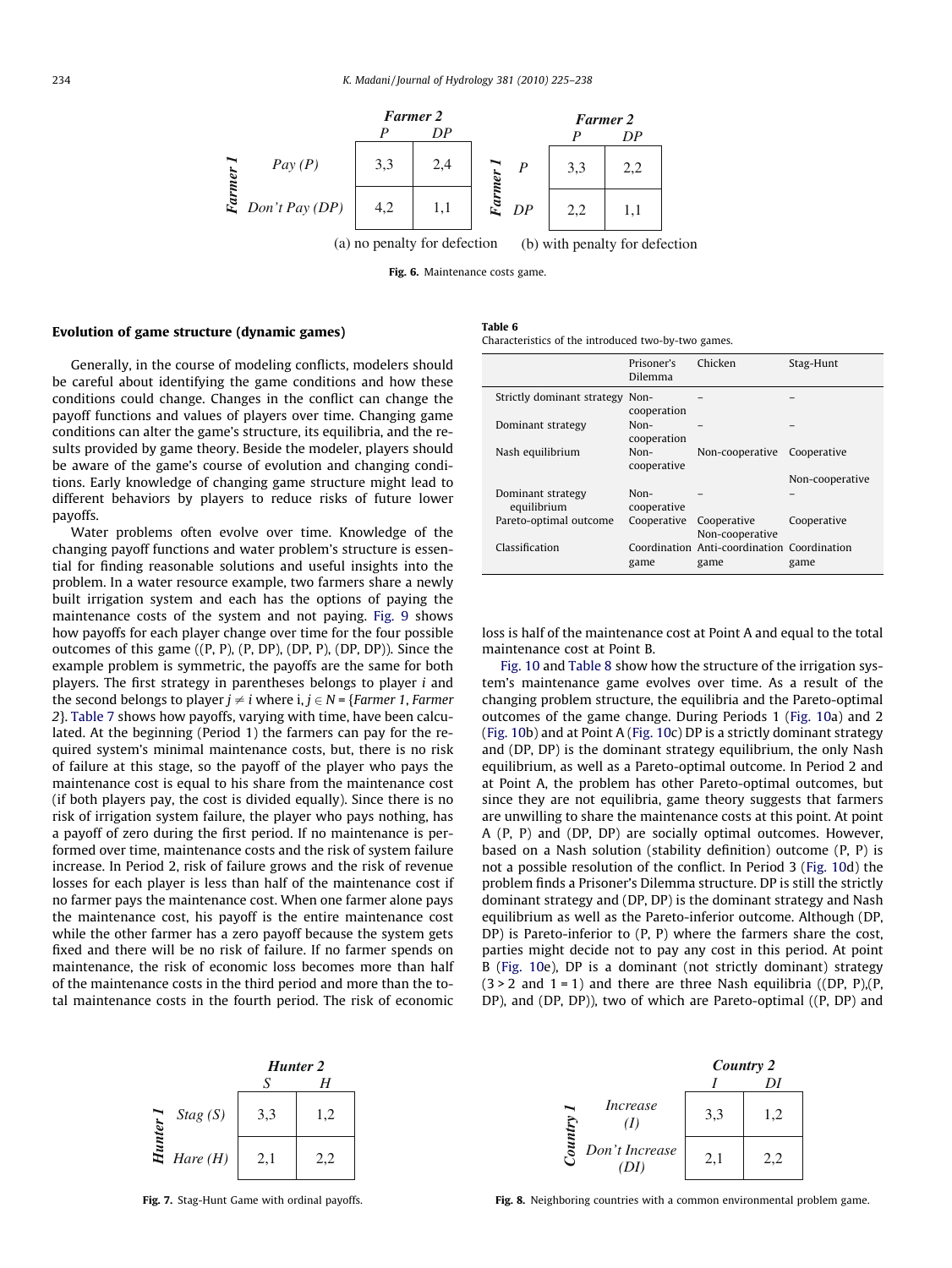<span id="page-10-0"></span>

Fig. 9. Payoff of player *i* during the irrigation system's maintenance conflict.

(DP, P)). (P, P) is another Pareto-optimal outcome of the game. (DP, DP) is Pareto-inferior to all three Pareto-optimal outcomes. Game theory suggests that a player with a lower risk tolerance might decide to take care of the maintenance costs at this stage. If the players have the same risk tolerance, they will end up in not paying any cost and enter Period 4 of the game ([Fig. 10](#page-11-0)f), which has the Chicken structure. In this period one player will chicken out and take care of the maintenance costs to avoid high revenue losses from system failure.

The conflict problem changes significantly with each state. If the evolution of the problem is considered, game theory provides useful insights to explain players' behavioral changes. Thus, it is important to recognize the correct stage of the problem for modeling. If the problem is not modeled correctly and the problem's evolution is not considered, results might be wrong or misinterpreted. By analyzing different stages of the irrigation system's conflict it was found why players might avoid paying or sharing the maintenance costs at the early stages for not ending up in paying high amounts later on, something which might be interpreted as irrational behavior if the conflict's evolution path is not considered.

The optimal solution of the irrigation system's game is to share the maintenance cost from the start. However, players may not have a clear understanding of the problem, how the structure of the game might evolve, how long they will be involved, and the risk tolerance of other players. Sometimes, players have short foresight and make their decisions based on the current conditions, without considering the future changes. If a player is aware of the changing structure of the game and sure that he will eventually chicken out because the opponent has a higher risk tolerance or is more aggressive, he might decide to pay all maintenance costs from the start to avoid high costs in the future. On the other hand, a player with perfect foresight about the future and a high-risk tolerance might be willing to prolonging the game and reach the last period (Chicken stage) to force the other player to chicken out and take care of the maintenance cost.

### Conclusions

Game theory can provide insights for understanding or resolving water conflicts which often are multi-criteria multi-decision-makers Table 7

Possible outcomes and descriptions of payoffs in the irrigation system's maintenance conflict.

| Outcome $(S_i, S_j)$<br>$S_i, S_i \in S = \{P, DP\}$ | Payoff $C_i(t)$ , $C_i(t)$                                                                                                                                                              |
|------------------------------------------------------|-----------------------------------------------------------------------------------------------------------------------------------------------------------------------------------------|
| (P, P)                                               | $C_i(t)$ = Half of the total maintenance cost<br>$C_i(t)$ = Half of the total maintenance cost                                                                                          |
| (P, DP)                                              | $C_i(t)$ = Total maintenance cost<br>$C_i(t)$ = 0 (There is no risk of revenue loss to player <i>i</i><br>due to the system's failure when player <i>i</i> pays for the<br>maintenance) |
| (DP, P)                                              | $C_i(t) = 0$<br>$C_i(t)$ = Total maintenance cost                                                                                                                                       |
| (DP, DP)                                             | $C_i(t)$ = Risk of revenue loss to player i due to the<br>system's failure<br>$C_i(t)$ = Risk of revenue loss to player j due to the<br>system's failure                                |

problems. It sometimes can reflect and address different engineering, socio-economic, and political characteristics of water resources problems even without detailed quantitative information and without a need to express performances in conventional economic, financial, and physical terms. Game theory can predict if the optimal resolutions are reachable and explain the decision makers' behavior under specific conditions. The stakeholders' decisions and behaviors might seem to be irrational from the system engineering perspective, but game theory can explain how decision makers' rational behavior, trying to maximize their own objectives, might result in overall Pareto-inferior outcomes.

By simple examples of 2  $\times$  2 water resources games, it was discussed how game theory results might not be optimal for the whole system and how decision makers can make decisions based on self interests and the problem's current structure. The examples presented here are very simple. The water resource conflicts may not be so simple in practice. However, understanding the basic concepts of game theory allows for modeling complicated water resource problems to gain valuable insights into strategic behaviors of the stakeholders. Non-cooperative game theory can handle real world conflicts in absence of accurate quantitative information, where only ordinal information is available, which is a great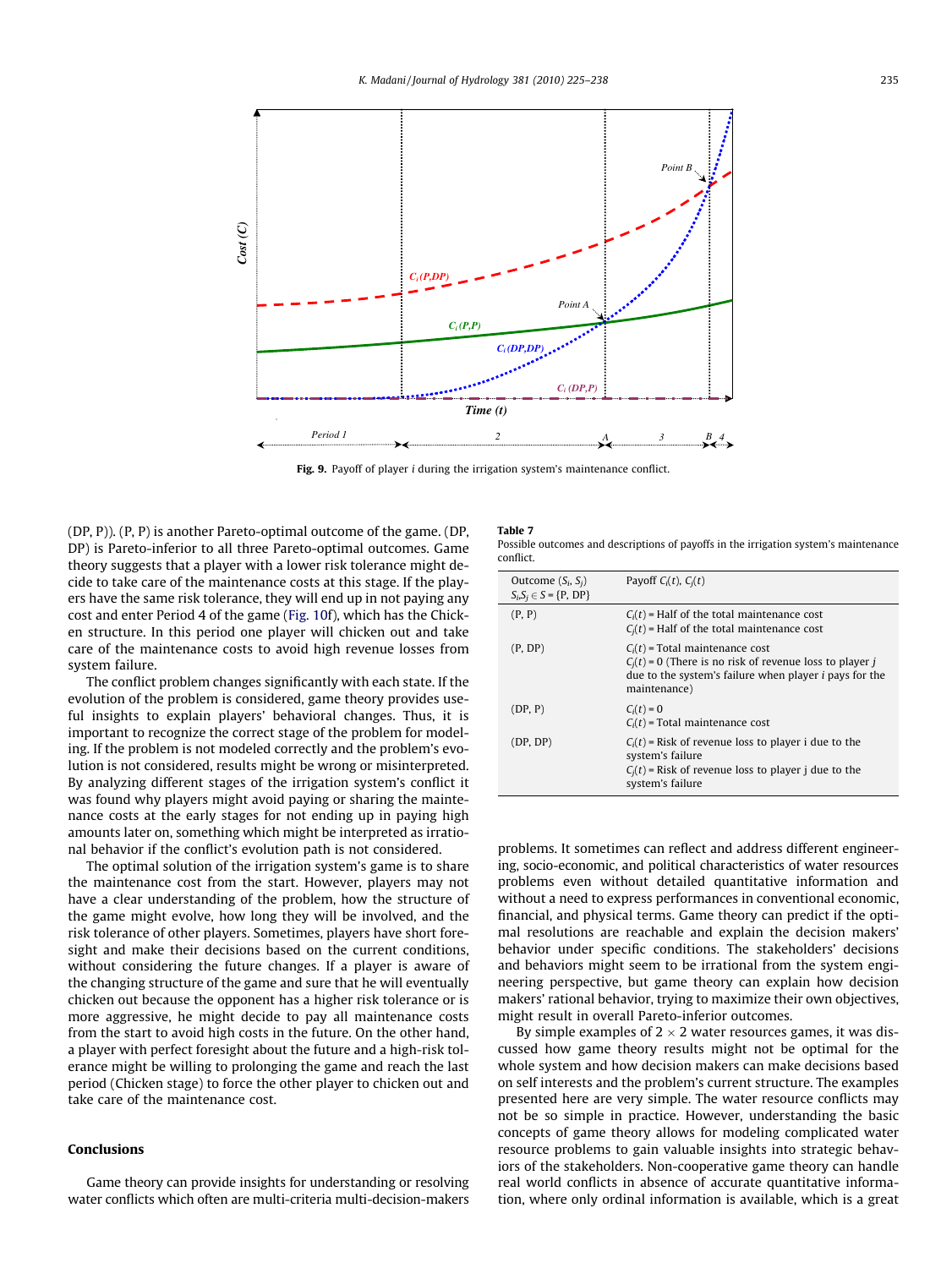<span id="page-11-0"></span>advantage of game theory over conventional systems engineering methods.

Although, most water conflicts (games) have been previously modeled as Prisoner's Dilemma, simple presented examples of games with different structures and characteristics (i.e. Chicken and Stag-Hunt) support the idea that not all water resources games are Prisoner's Dilemma. It was also discussed how the structure of the games might be changed by third parties and regulating agencies to promote Pareto-optimal resolutions to water conflicts considering the non-cooperative behaviors of the stakeholders.

Water resource problems often change over time. The evolution of a game's structure should be considered while studying water resource conflicts. By understanding a game's evolution, a more realistic interpretation of the stakeholders' behaviors can be

provided. An example showed how the structure of the problem evolves from the status quo based on decisions made by stakeholders in different stages of the game. In that example, the self-optimizing and non-cooperative characteristics of the players over time resulted in a final undesirable structure under which even the cost of cooperative resolution was much higher than the cost of non-cooperation (losing or paying all the costs individually) early in the game. Sometimes, decision makers have imperfect foresight and an unclear understanding of the game's conditions and other players' characteristics (e.g. risk attitude, cooperative tendency, aggression level, etc.). Providing information about the evolving structure of the problem and the risk of undesirable future outcomes (high costs) in the future might help change behavior and decisions to reduce overall losses.



Fig. 10. Irrigation system's maintenance game.

#### Table 8

Characteristics of the irrigation system's maintenance game at different stages.

|                                                 |    | Period 1 Period 2     | Point A                                                                                                                 | Period 3 | Point B                                                  | Period 4                 |
|-------------------------------------------------|----|-----------------------|-------------------------------------------------------------------------------------------------------------------------|----------|----------------------------------------------------------|--------------------------|
| Strictly dominant strategy                      | DP | DP                    | DP                                                                                                                      | DP       |                                                          |                          |
| Dominant strategy                               | DP | DP                    | DP                                                                                                                      | DP       | <b>DP</b>                                                | $\overline{\phantom{0}}$ |
| Nash equilibria                                 |    | $(DP, DP)$ $(DP, DP)$ | (DP, DP)                                                                                                                | (DP, DP) | $(P, DP)$ , $(DP, P)$ , $(DP, DP)$ $(P, DP)$ , $(DP, P)$ |                          |
| Dominant strategy equilibrium (DP, DP) (DP, DP) |    |                       | (DP, DP)                                                                                                                | (DP, DP) | (DP, DP)                                                 | $\overline{\phantom{0}}$ |
| Pareto-optimal outcomes                         |    |                       | (DP, DP) (P, DP), (DP, P), (DP, DP) (P, P), (P, DP), (DP, P) (DP, DP) (P, P), (P, DP), (DP, P) (P, P), (P, DP), (DP, P) |          |                                                          | (P, P), (P, DP), (DP, P) |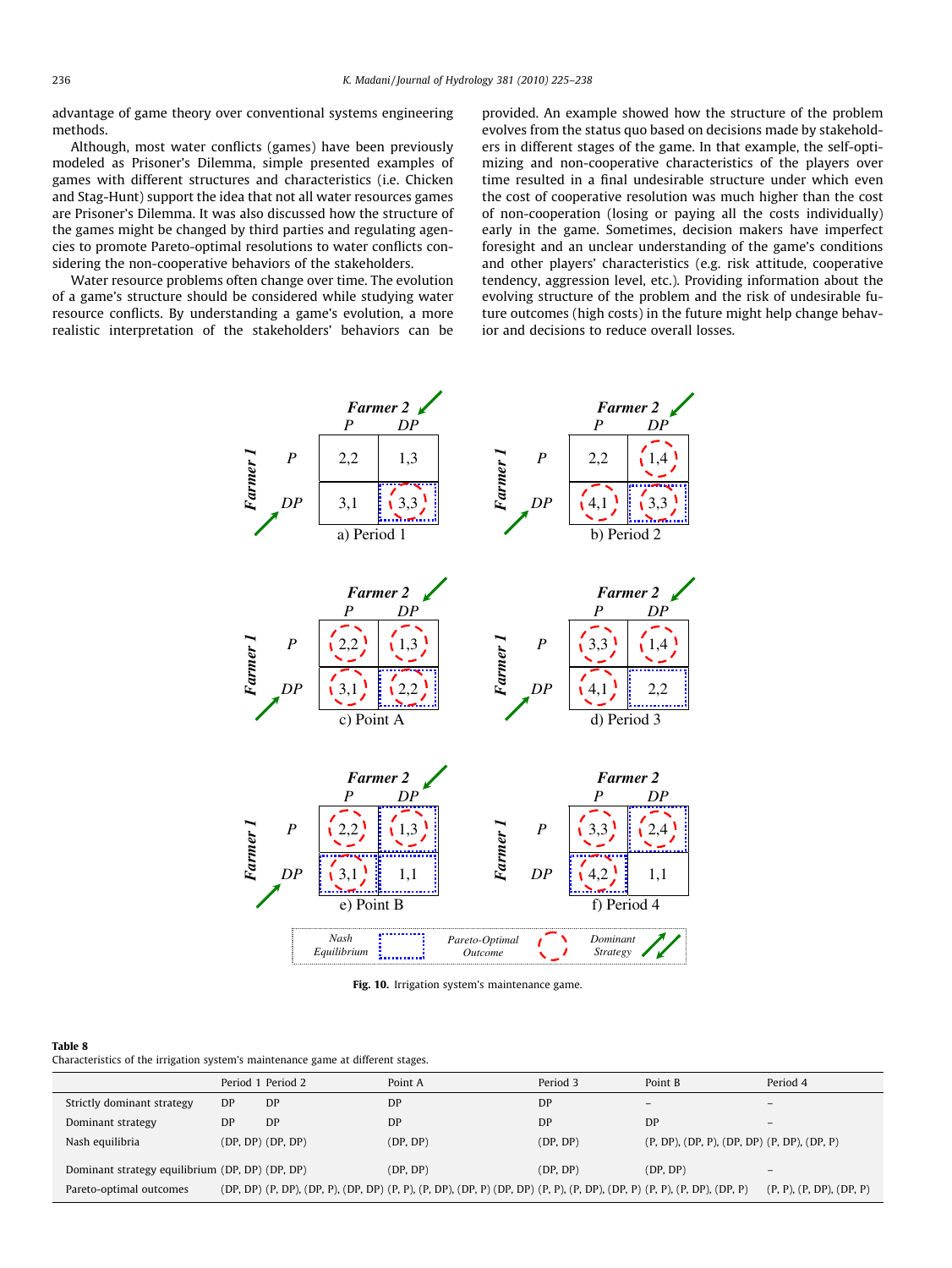#### <span id="page-12-0"></span>Acknowledgments

The author would like to thank Jay R. Lund at University of California, Davis for motivation of this research and his editorial comments and suggestions. Also, the comments from the Editor (Geoff Syme) and anonymous reviewers are appreciated.

#### References

- Adams, G., Rausser, G., Simon, L., 1996. Modelling multilateral negotiations: an application to California Water Policy. Journal of Economic Behaviour and Organization 30 (1), 97–111.
- Ambec, S., Ehlers, L., 2008. Sharing a river among satiable agents. Games and Economic Behavior 64 (1), 35–50.
- Ansink, E., Rujis, R., 2008. Climate change and the stability of water allocation agreements'. Environmental and Resource Economics 41 (2).
- Bardhan, P., 1993. Analytics of the institutions of informal cooperation in rural development. World Development 21 (4), 633–639.
- Becker, N., Easter, K.W., 1995. Water diversions in the great lakes basin analyzed in a game theory framework. Water Resources Management 9 (3).
- Bennett, P.G., 1980. Hypergames: the development of an approach to modeling conflicts. Futures 12, 489–507.
- Bogardi, I., Szidarovsky, F., 1976. Application of game theory in water management. Applied Mathematical Modelling 1 (1), 16–20.
- 
- Brams, S.J., 1994. Theory of Moves. Cambridge University Press, Cambridge, UK. Carraro, C., Marchiori, C., Sgobbi, A., 2005. Applications of Negotiation Theory to Water Issues. World Bank Policy Research Working Paper No. 3641 [\(<http://](http://papers.ssrn.com/sol3/Delivery.cfm/SSRN_ID722362_code468680.pdf?abstractid=722362&mirid=1) [papers.ssrn.com/sol3/Delivery.cfm/SSRN\\_ID722362\\_code468680.pdf?abstractid=](http://papers.ssrn.com/sol3/Delivery.cfm/SSRN_ID722362_code468680.pdf?abstractid=722362&mirid=1) [722362&mirid=1>\)](http://papers.ssrn.com/sol3/Delivery.cfm/SSRN_ID722362_code468680.pdf?abstractid=722362&mirid=1).
- Chew, I.M.L., Tan, R.R., Foo, D.C.Y., Chiu, A.S.F., 2009. Game theory approach to the analysis of inter-plant water integration in an eco-industrial park. Journal of Cleaner Production 17, 1611–1619.
- Dinar, A., 2004. Exploring transboundary water conflict and cooperation. Water Recourses Research 40 (5), W05S01. doi:[10.1029/2003WR002598.](http://dx.doi.org/10.1029/2003WR002598)
- Dinar, A., Howitt, R.E., 1997. Mechanisms for allocation of environmental control cost: empirical tests of acceptability and stability. Journal of Environmental Management 49, 183–203.
- Dinar, A., Ratner, A., Yaron, D., 1992. Evaluating cooperative game theory in water resources. Theory and Decision (32), 1–20.
- Dufournaud, C.M., 1982. On the mutually beneficial cooperative scheme: dynamic change in the payoff matrix of international river basin schemes. Water Resources Research 18 (4), 764–772.
- Elimam, L., Rheinheimer, D., Connell, C., Madani, K., 2008. An ancient struggle: a game theory approach to resolving the nile conflict. In: Babcock, R.W., Walton, R. (Eds.), Proceeding of the 2008 World Environmental and Water Resources Congress, Honolulu, Hawaii. American Society of Civil Engineers, pp. 1–10. doi[:10.1061/40976\(316\)258.](http://dx.doi.org/10.1061/40976(316)258)
- Fang, L., Hipel, K.W., Kilgour, D.M., 1993. Interactive Decision Making: The Graph Model for Conflict Resolution. Wiley, New York, USA.
- Fernandez, L., 2002. Trade's dynamic solutions to transboundary pollution. Journal of Environmental Economics and Management 43, 386–411.
- Fernandez, L., 2009. Wastewater pollution abatement across an international border. Environment and Development Economics 14 (1), 67.
- Fisvold, G.B., Caswell, M.F., 2000. Transboundary water management: gametheoretic lessons for projects on the US–Mexico border. Agricultural Economics 24, 101–111.
- Fraser, N.M., Hipel, K.W., 1984. Conflict Analysis: Models and Resolutions. North-Holland, Amsterdam, New York, USA.
- Gardner, R., Moore, M.R., Walker, J.M., 1997. Governing a groundwater commons: a strategic and laboratory analysis of Western water law. Economic Inquiry 35 (2), 218–234.
- Giordano, R., Passarella, G., Uricchio, V.F., Vurro, M., 2005. Fuzzy cognitive maps for issue identification in a water resources conflict resolution system. Physics and Chemistry of the Earth, Parts A/B/C 30 (6–7), 463–469.
- Grim, P., Mar, G., St. Denis, P., 1999. The Philosophical Computer: Exploratory Essays in Philosophical Computer Modeling. MIT Press, Cambridge, MA, USA.
- Hardin, G., 1968. The tragedy of the commons. Science 162, 1243–1248.
- Hipel, K.W., Obeidi, A., 2005. Trade versus the environment strategic settlement from a systems engineering perspective. Systems Engineering 8 (3). Hipel, K.W, Fang, L., Kilgour, D.M., Haight, M., 1993. Environmental conflict
- resolution using the graph model. In: Proceedings of the IEEE International Conference on Systems, Man, and Cybernetics, vol. 1, Le Touquet, France, October 17–20, pp. 17–20.
- Hipel, K.W.D., Kilgour, D.M., Fang, L., Peng, X., 1997. The decision support system GMCR in environmental conflict management. Applied Mathematics and Computation 83 (2–3), 117–152.
- Howard, N., 1971. Paradoxes of Rationality: Theory of Metagames and Political Behavior. MIT Press, Cambridge, MA, USA.
- Howard, N., 1999. Confrontation Analysis: How to Win Operations Other Than War. CCRP Publications, Pentagon, Washington, DC, USA.
- Kilgour, D.M., 1995. Book review: theory of moves. Group Decision and Negotiation 4, 283–284.
- Kilgour, D.M., Dinar, A., 2001. Flexible water sharing within an international river Basin. Environmental and Resource Economics 18 (1), 43–60.
- Kilgour, D.M., Hipel, K.W., Fang, L., 1987. The graph model for conflicts. Automatica 23 (1), 41–55.
- Kilgour, D.M., Fang, L., Hipel, K.W., 1996. Negotiation support using the decision support system GMCR. Group Decision and Negotiation 5 (4–6), 371–384.
- Kucukmehmetoglu, M., Guldmen, J., 2004. International water resources allocation and conflicts: the case of the euphrates and tigris. Environment and Planning A 36 (5), 783–801.
- Lejano, R.P., Davos, C.A., 1995. Cost allocation of multiagency water resource projects: game theoretic approaches and case study. Water Resources Research 31 (5), 1387–1393.
- Li, K.W., Hipel, K.W., Kilgour, D.M., Fang, L., 2004. Preference uncertainty in the graph model for conflict resolution. IEEE Transactions on Systems, Man, and Cybernetics, Part A 34 (4), 507–520.
- Lippai, I., Heaney, P., 2000. Efficient and equitable impact fees for urban water systems. Journal of Water Resources Planning and Management 126 (2), 75–84.
- Loaiciga, H.A., 2004. Analytic game-theoretic approach to ground-water extraction. Journal of Hydrology 297, 22–33.
- Losa, Fabio B., van den Honert, Rob, Joubert, Alison, 2001. The multivariate analysis biplot as tool for conflict analysis in MCDA. Journal of Multi-Criteria Decision Analysis (10), 273–284.
- Lund, J.R., Palmer, R.N., 1997. Water resource system modeling for conflict resolution. Water Resources Update 3 (108), 70–82.
- Madani, K., 2009. Climate change effects on high-elevation hydropower system in California. Ph.D. Dissertation, Department of Civil and Environmental Engineering, University of California, Davis. ([<http://cee.engr.ucdavis.edu/](http://cee.engr.ucdavis.edu/faculty/lund/students/MadaniDissertation.pdf) [faculty/lund/students/MadaniDissertation.pdf>](http://cee.engr.ucdavis.edu/faculty/lund/students/MadaniDissertation.pdf)).
- Madani, K., Hipel, K.W., 2007. Strategic insights into the Jordan River conflict. In: Kabbes, K.C. (Ed.), Proceeding of the 2007 World Environmental and Water Resources Congress, Tampa, Florida. American Society of Civil Engineers, pp. 1– 10. doi:[10.1061/40927\(243\)213.](http://dx.doi.org/10.1061/40927(243)213)
- Massoud, T.G., 2000. Fair division, adjusted winner procedure (AW), and the Israeli– Palestinian Conflict. Journal of Conflict Resolution 44, 333–358.
- Nash, J.F., 1950. Equilibrium points in n-person games. Proceedings of National Academy of Sciences of the USA 36, 48–49.
- Nash, J.F., 1951. Non-cooperative games. Annals of Mathematics 54 (2), 286–295.
- Obeidi, A., Hipel, K.W., Kilgour, D.M., 2002. Canadian bulk water exports: analyzing the sun belt conflict using the graph model for conflict resolution. Knowledge, Technology, and Policy  $14$  (4),  $145-163$ .
- Parrachino, I., Dinar, A., Patrone, F., 2006. Cooperative game theory and its application to natural, environmental, and water resource issues: 3. Application to Water Resources. World Bank Policy Research Working Paper No. 4074, WPS4072. [<http://www-wds.worldbank.org/external/default/](http://www-wds.worldbank.org/external/default/WDSContentServer/IW3P/IB/2006/11/21/000016406_20061121155643/Rendered/PDF/wps4074.pdf) [WDSContentServer/IW3P/IB/2006/11/21/000016406\\_20061121155643/Rendered/](http://www-wds.worldbank.org/external/default/WDSContentServer/IW3P/IB/2006/11/21/000016406_20061121155643/Rendered/PDF/wps4074.pdf) [PDF/wps4074.pdf>](http://www-wds.worldbank.org/external/default/WDSContentServer/IW3P/IB/2006/11/21/000016406_20061121155643/Rendered/PDF/wps4074.pdf).
- Raquel, S., Ferenc, S., Emery Jr., C., Abraham, R., 2007. Application of game theory for a groundwater conflict in Mexico. Journal of Environmental Management 84, 560–571.
- Rogers, P., 1969. A game theory approach to the problems of international river basins. Water Resources Research 5 (4), 749–760.
- Rosen, M.D., Sexton, R.J., 1993. Irrigation districts and water markets: an application of cooperative decision-making theory. Land Economics 69 (1), 39–53.
- Sandler, T., 1992. After the cold war, secure the global commons. Challenge 35 (4). Sauer, P., Dvorak, A., Lisa, A., Fiala, P., 2003. A procedure for negotiating pollution reduction under information asymmetry. Surface water quality case. Environmental and Resource Economics 24 (2), 103–119.
- Schreider, S., Zeephongsekul, P., Fernandes, M., 2007. A game-theoretic approach to water quality management. In: Oxley, L., Kulasiri, D. (Eds.), MODSIM 2007 International Congress on Modelling and Simulation, Modelling and Simulation Society of Australia and New Zealand, December 2007, pp. 2312–2318. ISBN: 978-0-9758400-4-7. ([<http://www.mssanz.org.au/modsim07/papers/43\\_s47/](http://www.mssanz.org.au/modsim07/papers/43_s47/A%20Game%20Theoretics47_Schreider_pdf) [A%20Game%20Theoretics47\\_Schreider\\_pdf>](http://www.mssanz.org.au/modsim07/papers/43_s47/A%20Game%20Theoretics47_Schreider_pdf)).
- Sheikhmohammady, M., Madani, K., 2008a. Bargaining over the Caspian Sea–the largest Lake on the earth. In: Babcock, R.W., Walton, R. (Eds.), Proceeding of the 2008 World Environmental and Water Resources Congress, Honolulu, Hawaii.
- American Society of Civil Engineers, pp. 1–9. doi[:10.1061/40976\(316\)262.](http://dx.doi.org/10.1061/40976(316)262) Sheikhmohammady, M., Madani, K., 2008b. Sharing a multi-national resource through bankruptcy procedures. In: Babcock, R.W., Walton, R. (Eds.), Proceeding of the 2008 World Environmental and Water Resources Congress, Honolulu, Hawaii. American Society of Civil Engineers, pp. 1–9. doi:[10.1061/](http://dx.doi.org/10.1061/40976(316)556) [40976\(316\)556.](http://dx.doi.org/10.1061/40976(316)556)
- Sheikhmohammady, M., Madani, K., 2008c. A Descriptive Model to Analyze Asymmetric Multilateral Negotiations. In: Proceeding of 2008 UCOWR/NIWR Annual Conference, International Water Resources: Challenges for the 21st Century and Water Resources Education, Durham, North Carolina. [\(<http://](http://opensiuc.lib.siu.edu/cgi/viewcontent.cgi?article=1036&context=ucowrconfs_2008) [opensiuc.lib.siu.edu/cgi/viewcontent.cgi?article=1036&context=ucowrconfs\\_](http://opensiuc.lib.siu.edu/cgi/viewcontent.cgi?article=1036&context=ucowrconfs_2008) [2008>](http://opensiuc.lib.siu.edu/cgi/viewcontent.cgi?article=1036&context=ucowrconfs_2008)).
- Simon, L., Goodhue, R., Rausser, G., Thoyer, S., Morardet, S., Rio, P., 2007. Structure and power in multilateral negotiations: an application to French Water Policy. Giannini Foundation of Agricultural Economics. Monograph Series. Paper 47. [<http://repositories.cdlib.org/giannini/ms/47>](http://repositories.cdlib.org/giannini/ms/47).
- Stanford Encyclopedia of Philosophy, 2006. Game Theory, [<http://plato.stanford.](http://plato.stanford.edu/entries/game-theory/) [edu/entries/game-theory/>.](http://plato.stanford.edu/entries/game-theory/)
- Straffin, P., Heaney, J., 1981. Game theory and the tennessee valley authority. International Journal of Game Theory 10 (1), 35–43.